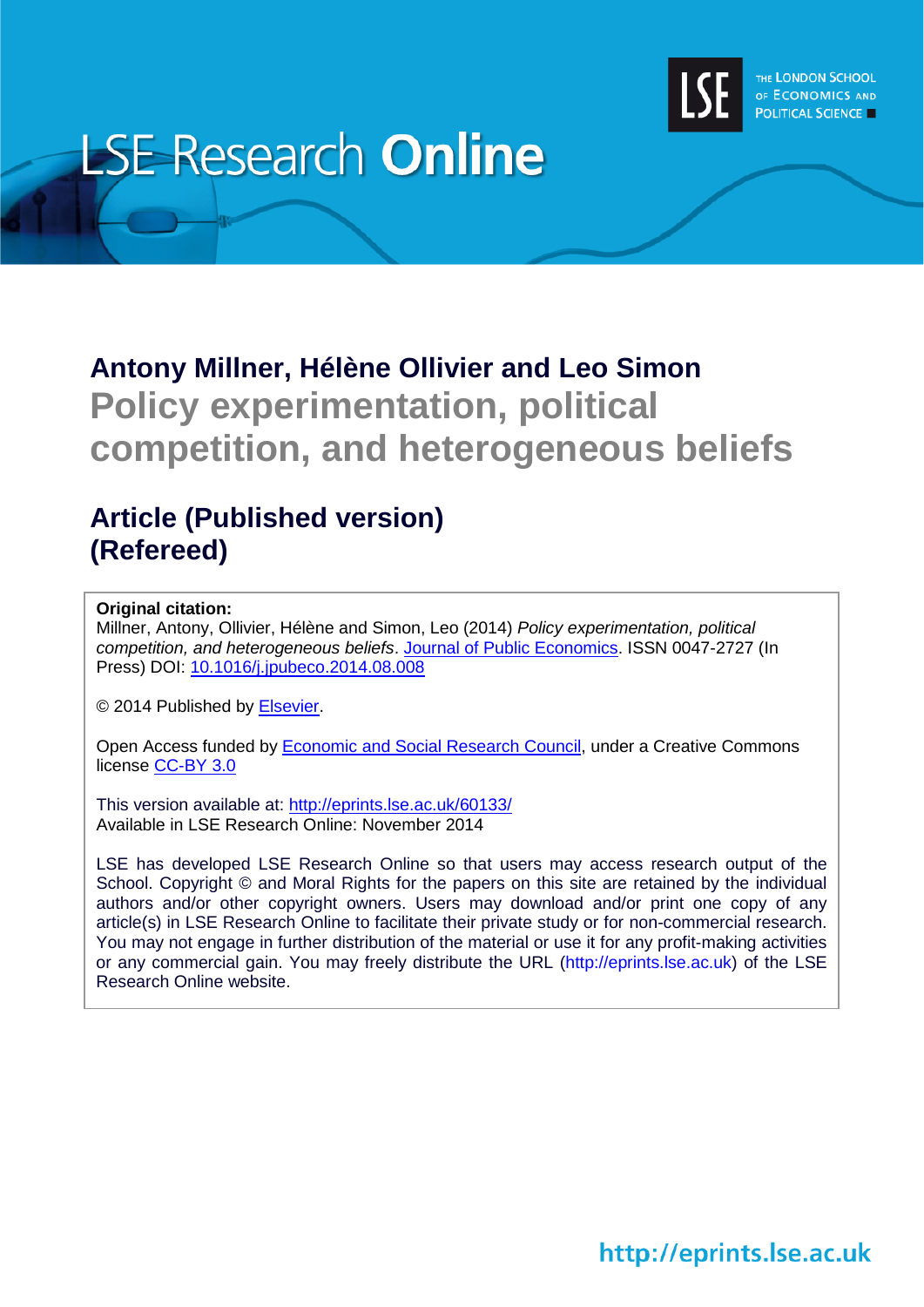## **ARTICLE IN PRI**

[Journal of Public Economics xxx \(2014\) xxx](http://dx.doi.org/10.1016/j.jpubeco.2014.08.008)–xxx



Contents lists available at ScienceDirect

## Journal of Public Economics



journal homepage: <www.elsevier.com/locate/jpube>

## Policy experimentation, political competition, and heterogeneous beliefs<sup>☆</sup>

## Antony Millner <sup>a,\*</sup>, Hélène Ollivier <sup>b,d</sup>, Leo Simon <sup>c</sup>

<sup>a</sup> London School of Economics and Political Science, United Kingdom

<sup>b</sup> Paris School of Economics, CNRS, France

<sup>c</sup> University of California, Berkeley, United States

<sup>d</sup> CER-ETH, ETH Zurich, Switzerland

## article info abstract

Article history: Received 1 February 2014 Received in revised form 19 August 2014 Accepted 30 August 2014 Available online xxxx

JEL codes: D72 D83 H40 P48

Keywords: Beliefs Learning Political economy

### 1. Introduction

## Many of the most important public policy problems democratic countries face require cumulative efforts by successive governments to be successfully managed. Consider environmental policy (in particular regulation of stock pollutants such as greenhouse gases), social security reform, sovereign debt management, and public infrastructure development. None of these issues can be tackled in a single legislative term, and the total quantity of resources devoted to them will likely be the result of decisions taken by several governments. As such, the policies incumbent political parties choose to address these issues are heavily influenced by the incentives that the political system provides for them to make sound 'long-run' policy decisions, even if the effects of those decisions may only be realized once they have left office.

E-mail address: [a.millner@lse.ac.uk](mailto:a.millner@lse.ac.uk) (A. Millner).

<http://dx.doi.org/10.1016/j.jpubeco.2014.08.008> 0047-2727/© 2014 Published by Elsevier B.V.

We consider a two period model in which an incumbent political party chooses the level of a current policy variable unilaterally, but faces competition from a political opponent in the future. Both parties care about voters' payoffs, but they have different beliefs about how policy choices will map into future economic outcomes. We show that when the incumbent party can endogenously influence whether learning occurs through its policy choices (policy experimentation), future political competition gives it a new incentive to distort its policies it manipulates them so as to reduce uncertainty and disagreement in the future, thus avoiding facing competitive elections with an opponent very different from itself. The model thus demonstrates that all incumbents can find it optimal to 'over experiment', relative to a counterfactual in which they are sure to be in power in both periods. We thus identify an incentive for strategic policy manipulation that does not depend on parties having conflicting objectives, but rather stems from their differing beliefs about the consequences of their actions.

© 2014 Published by Elsevier B.V.

The lack of future political control that is characteristic of democratic systems means that, for the purposes of setting 'long-run' policies, incumbents have incentives to manipulate their current policy choices so as to influence both who gets elected in the future and the policy choices future governments will make [\(Persson and Svensson, 1989;](#page-13-0) [Aghion and Bolton, 1990; Tabellini and Alesina, 1990; Milesi-Ferretti](#page-13-0) [and Spolaore, 1994; Besley and Coate, 1998; Persson and Tabellini,](#page-13-0) [2000; Azzimonti, 2011](#page-13-0)). These strategic incentives exist even if parties are not purely office seeking, but have interests that coincide with those of a group of voters, e.g. in models of partisan politics. These effects have traditionally been studied in models with heterogeneous preferences: parties are assumed to have intrinsically different preference parameters, which induce heterogeneous preferences over policies, and hence a strategic incentive for an incumbent party to manipulate present policy choices given that its reelection is uncertain.

While heterogeneity in preference parameters undoubtedly accounts for some of the divergences between political parties' preferred policies, heterogeneity in beliefs is likely to be an equally important factor. Milton Friedman famously argued that "differences about economic policy among disinterested citizens derive predominantly from different predictions about the economic consequences of taking action… rather than from fundamental differences in basic values" [\(Friedman,](#page-13-0) [1966\)](#page-13-0). More recently, public surveys in the US demonstrate a strong

 $\overrightarrow{x}$  We are grateful to the editor and two anonymous referees for exceptionally helpful comments, as well as Scott Barrett, Bard Harstad, Alessandro Tavoni, Rick van der Ploeg, Tim Willems, and seminar participants at Columbia, Oxford, Marseille, AERE'13, EAERE'13, the CESIfo Summer Institute, and EEA '13. AM acknowledges support from the ESRC Center for Climate Change Economics and Policy, and the Grantham Foundation for the Protection of the Environment.

<sup>⁎</sup> Corresponding author at: London School of Economics, Houghton St., London, WC2A 2AE, UK. Tel.: +44 7932 021256.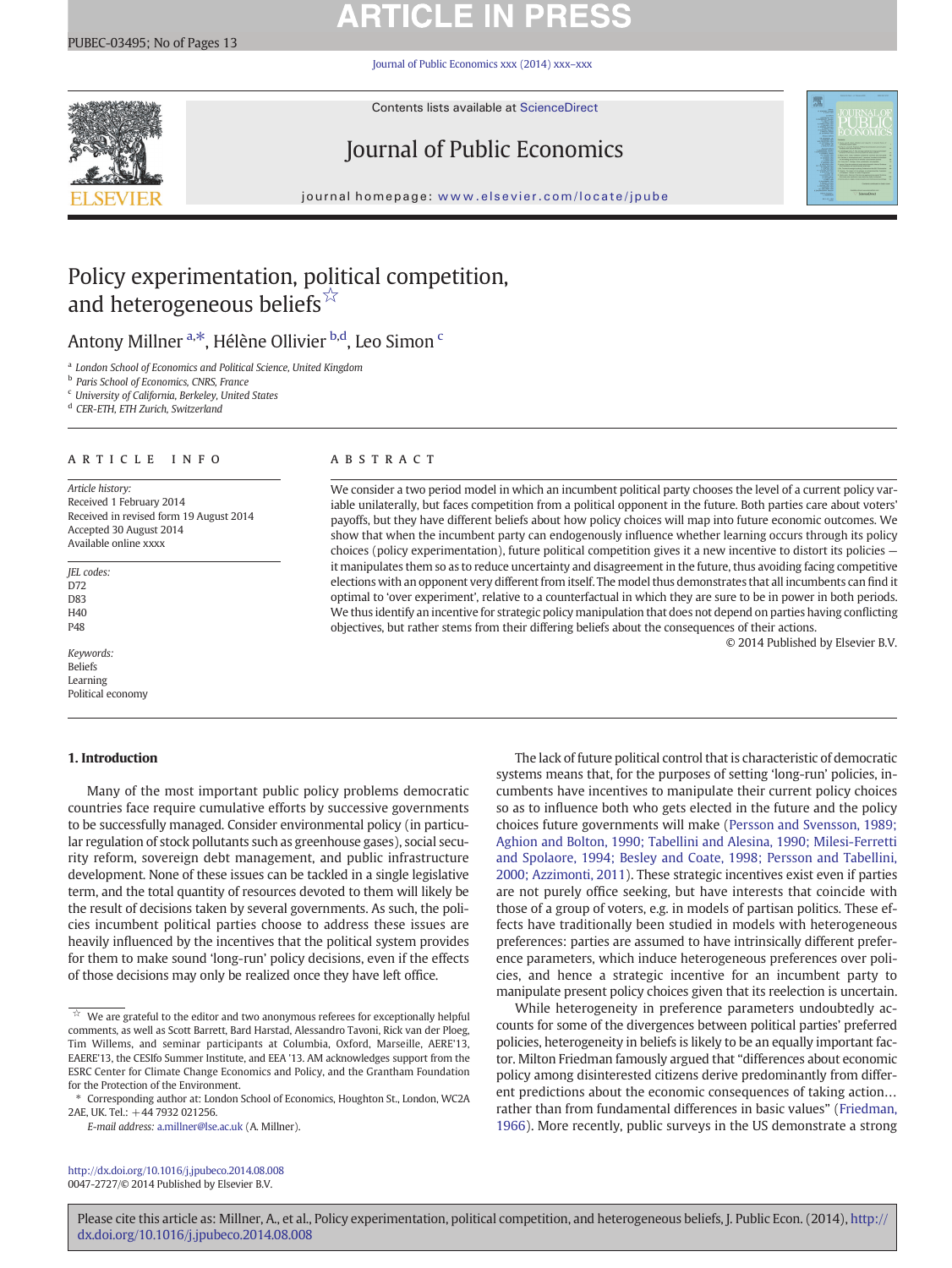polarization in the beliefs of Democrats and Republicans about a variety of policy issues, including, for example, the likely causes and severity of climate change [\(Leiserowitz et al., 2012; Borick and Rabe, 2012](#page-13-0)). Despite the empirical plausibility of belief heterogeneity, the consequences of relaxing the common prior assumption have been largely unexplored in the political economy literature on strategic policy choice.<sup>2</sup>

The crucial new feature of political competition induced by heterogeneous beliefs is that beliefs are dynamic, and potentially endogenous. Parties' policy preferences may change over time as their beliefs evolve in response to new information. Moreover this learning process may, at least to some extent, be under the control of the incumbent, who may choose policies with the express purpose of revealing information about their consequences in the future; learning may be 'active'. Active learning — the idea that current policy choices influence how much is learned in the future — is an old concept in economics (e.g. [Prescott,](#page-13-0) [1972; Grossman et al., 1977](#page-13-0)), which has been applied to problems in monetary policy [\(Bertocchi and Spagat, 1993](#page-12-0)), environmental regulation ([Kelly and Kolstad, 1999\)](#page-13-0), and firm behavior ([Keller and Rady,](#page-13-0) [1999\)](#page-13-0). It can be seen as a form of experimentation — we choose an action, observe its consequences, and so learn something new about the relationship between choices and outcomes. In addition, it is often the case that the more intensely we pursue a policy, the more we can separate the 'signal' from the 'noise', and the more we learn about its effects.<sup>3</sup> Thus when learning is active, and parties have divergent beliefs that they update rationally, the incumbent party has a measure of control over its own, and its opponent's, future policy preferences. This gives rise to strategic incentives for policy manipulation that are entirely absent when parties merely have different preference parameters.

Our core contribution is to elucidate the interaction between belief heterogeneity, active learning (or experimentation), and political competition, and how this affects the size of public programs with uncertain deferred benefits (or costs). We focus on how the interaction between these factors determines an incumbent's response to the intertemporal tradeoff inherent in such problems. We thus abstract from questions of taxation and redistribution, and consider a stylized model in which voters differ only in their beliefs about the benefits of the policy, and parties that represent the beliefs of groups of voters must decide only on the level of some policy variable. We show that the interaction between active learning and political competition gives rise to a new incentive for incumbents to distort their policy choices. This incentive pushes incumbents to choose policies that increase their chances of resolving uncertainty in the future, regardless of their beliefs: they will over experiment. The intuition behind this result is simple — since the preferences of parties with different a priori beliefs converge when learning occurs, incumbents avoid future competitive elections with an opponent very different from themselves by choosing policies that reduce disagreement.

We demonstrate this mechanism in a two period model that combines the literature on intertemporal decision making under uncertainty and learning [\(Arrow and Fisher, 1974; Henry, 1974; Epstein, 1980;](#page-12-0) [Gollier et al., 2000\)](#page-12-0), with a simple but flexible model of political competition [\(Wittman, 1973, 1983; Roemer, 2001](#page-13-0)). To demonstrate the effects cleanly, the model assumes that parties care only about the voters' wellbeing, and disagree only in their beliefs. Thus, in the absence of belief heterogeneity all parties in our model would agree on the correct policy choice, which would also be the optimal policy for the voters. Yet even in the sanguine case where parties are well intentioned and have common objectives, heterogeneous beliefs and political competition will distort their policy choices. We show that when learning is active enough, all incumbents will over-experiment relative to a counterfactual in which they are sure to be in power in the future, regardless of their beliefs and the beliefs of their political opponents.

[Section 2](#page-3-0) sets out the model structure. [Section 3](#page-4-0) examines how the interaction between active learning and political competition affects policy choices when beliefs are heterogeneous, without specifying the actual form of the political competition between parties. To build intuition, a simple model with binary policy choices is discussed first, followed by a more complex model with continuous policy choices. [Section 4](#page-7-0) specializes to a specific model of political competition: the Wittman model. In our version of this model parties know the distribution of the voters' beliefs, voters vote for their preferred platform, and elections are decided by majority rule. We show that our results hold under plausible primitive conditions on the parties' payoff functions in this case, which apply in both 'full commitment' and 'no commitment' versions of the model. We reflect on the application of our results to a variety of policy issues in [Section 5,](#page-8-0) before concluding.

#### 1.1. Related literature

While the consequences of heterogeneous beliefs and strategic experimentation for the policy choices of incumbents are (to the best of our knowledge) unexplored, several papers investigate some of these factors in other contexts.

[Piketty \(1995\)](#page-13-0) considers a model of social mobility and redistributive taxation, in which agents hold different beliefs about the relative importance of effort and social class in determining economic outcomes. The beliefs of different agents are updated based on their income mobility experience, and transmitted to their descendants. Piketty shows that belief heterogeneity persists in the steady state, and that experience of income mobility, and not simply income level, contributes to forming political attitudes. While heterogeneous beliefs are at the core of this work, it focusses on the voters' belief formation processes, and not on strategic policy experimentation by incumbent governments.

[Strulovici \(2010\)](#page-13-0) is explicitly concerned with strategic experimentation, but focusses on strategic voters, rather than strategic parties. In his model pivotal voters recognize that experimentation reduces their likelihood of being pivotal in the future — this results in underexperimentation in equilibrium. We focus on the behavior of strategic parties that manipulate their current policies in part to influence the beliefs of future voters. In contrast to [Strulovici \(2010\)](#page-13-0), we show that when parties have good faith disagreements with their political opponents, they have an incentive to over experiment.

[Callander and Hummel \(2013\)](#page-12-0) consider a model that is in some respects close to ours. They examine the efficiency of political turnover, when the only link between successive governments is the information they possess. Incumbents can experiment strategically to influence the information that their successors will use to make their policy choices. They show that, due to the time inconsistency issues that are inherent in political systems with turnover, experimentation can improve the efficiency of policies, as it creates a channel for intertemporal influence. This informational channel of influence is also present in our work, but the political context differs. Parties have common beliefs but heterogeneous objectives in their model, and political turnover is imposed exogenously. By contrast, parties in our model have common objectives but heterogeneous beliefs, and the identity of future governments is determined endogenously via competitive elections. This allows us to

<sup>&</sup>lt;sup>2</sup> [Morris \(1995\)](#page-13-0) reviews the theoretical arguments for and against the common prior assumption. [Acemoglu et al. \(2008\)](#page-12-0) demonstrate that Bayesian updating does not generically lead to agreement on posteriors when agents are uncertain about the distribution of possible signals. [Glaeser and Sunstein \(2013\)](#page-13-0) and [Fryer et al. \(2013\)](#page-13-0) consider alternative models of belief polarization, and [Van den Steen \(2004, 2010\)](#page-13-0) consider models of 'rational' overoptimism that results from heterogeneous beliefs. We will simply treat belief heterogeneity as an empirical fact, and investigate its consequences for policy choice.

<sup>&</sup>lt;sup>3</sup> Here are two examples: Consider a policy that decentralizes educational decision making (e.g. management and curriculum decisions) from a central ministry to individual schools. Our ability to discern the causal effect of such a policy on e.g. test scores increases as more schools are included in the program. Next consider a policy that aims to set the allowed level of emissions of a stock pollutant (e.g. greenhouse gases). Suppose that the evolution equation for the stock of pollutant is parametrically uncertain, and contains additive noise. The more of the pollutant we emit, the greater the level of the stock, and the more our observations of the system depend on the underlying dynamics than on stochastic variation. Hence our ability to learn the parameters of the system increases the more we emit (see e.g. [Kelly and Kolstad, 1999](#page-13-0)). Analogous reasoning holds for many public policies.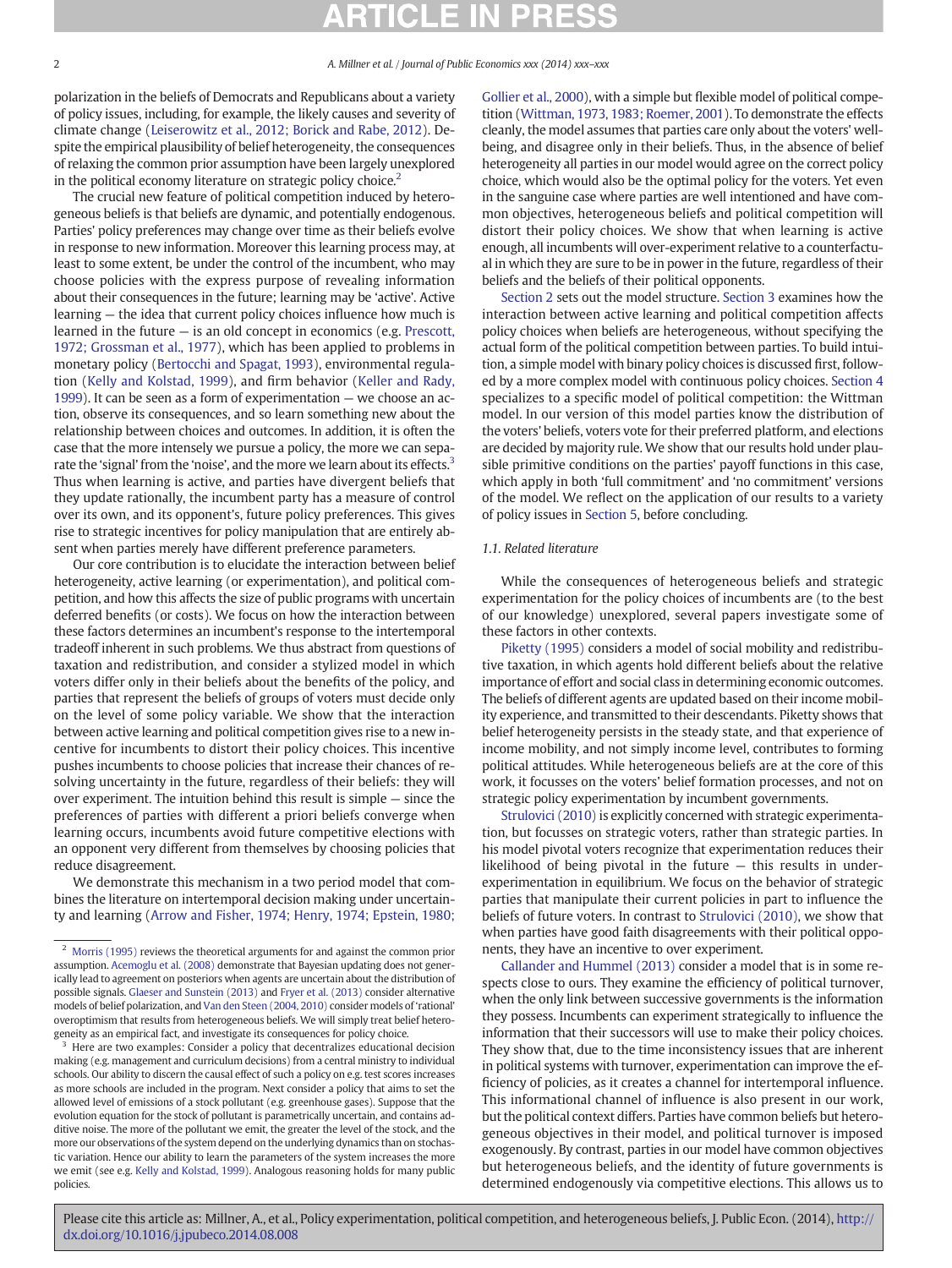<span id="page-3-0"></span>study the interaction between endogenous political competition, policy experimentation, and heterogeneous beliefs.

Finally, [Hirsch \(2013\)](#page-13-0) considers a model of political organization in which a principal and an agent disagree about which policy to implement, but share the same objectives, and can engage in experimentation. Hirsch shows that it may be optimal for the principal to defer to the agent to motivate him to act, or to demonstrate to the agent that his beliefs are incorrect. While the fact that agents in his model differ only in their beliefs is common to our analysis, the roles of the players are exogenously assigned in his work. His model focusses on strategic delegation in a hierarchical organization, rather than strategic interaction between political parties.

Despite the differences in context between our work and that of the last three papers mentioned above, a common overarching theme unites them. In all these cases learning provides a channel for influence, which is used to the advantage of a 'first-mover'. In [Strulovici \(2010\)](#page-13-0) this is the pivotal voter, in [Hirsch \(2013\)](#page-13-0) it is the principal, and in [Callander and Hummel \(2013\)](#page-12-0) and our own work, it is an incumbent government. Thus our work contributes to a wider recent research program which sees information as a source of strategic control in a variety of contexts.

#### 2. The model

We consider a two period model, and assume two political parties, indexed by  $i \in \{G, B\}$ . The parties are well-intentioned: they care only about the voters' well-being, and don't seek office for their own ends. Our choice of labels for the parties is motivated by an environmental interpretation of the model ('G' = Green, 'B' = Brown) which we will use to provide intuition at several points in the exposition, but the model is applicable much more widely.

In the first period the incumbent party sets some policy variable  $e_1$ , which gives rise to certain first period payoffs  $U(e_1)$ . Second period payoffs  $W(e_2|e_1, \lambda)$  depend on the policy  $e_2$  that is implemented in the second period, on the legacy of first period policy choices  $e_1$ , and on an a priori uncertain parameter  $\lambda$ , which affects the optimal second period policy. The conditions we impose on U and W will be discussed below, for now we focus on the model structure.

It may be helpful to keep in mind an example of a long run policy. Consider a case in which  $e_1$  and  $e_2$  correspond to the levels of a binding cap on a stock pollutant, such as greenhouse gases, ozone, or sulfur dioxide. Then we might have

$$
U(e_1) = B(e_1) \tag{1}
$$

$$
W(e_2|e_1,\lambda) = B(e_2) - \lambda C(e_1 + e_2),\tag{2}
$$

where

$$
B' > 0, B'' < 0, C' > 0, C'' > 0.
$$

The function  $B(e)$  denotes known short-run benefits from industrial processes that emit the pollutant, and  $C(e_1 + e_2)$  denotes long-run costs (e.g. health impacts or productivity losses) resulting from the accumulation of the pollutant in the atmosphere. The magnitude of these future costs is uncertain, and depends on the realization of  $\lambda$ .

Returning to our general model exposition, we assume that  $\lambda \in {\lambda_L, \lambda_H}$ , where  $\lambda_L < \lambda_H$ . The crucial feature of our model is that parties and voters have heterogeneous beliefs about the consequences of policy choices. In the first period, party *i* believes that  $\lambda = \lambda_L$  with prior probability  $q_i$ . We assume without loss of generality that  $q_G < q_B$ . In our environmental example, this implies that the Green party puts more subjective weight on the 'high damages' state  $\lambda = \lambda_H$  than the Brown party — hence their labels. The voting population's beliefs are also heterogeneous, and each party's beliefs are assumed to be representative of some exogenously given subset of voters. The heterogeneity in the parties' beliefs is the only difference between them. Party *i*'s expected utility in the second period, given beliefs  $q_i$ , is:

 $A(e_2|e_1, q_i) := q_i W(e_2|e_1, \lambda_i) + (1-q_i)W(e_2|e_1, \lambda_i),$  (3)

and we define

$$
A^*(e_1, q) := \max_{e_2 \ge 0} [qW(e_2|e_1, \lambda_L) + (1-q)W(e_2|e_1, \lambda_H)] \tag{4}
$$

$$
e_2^*(e_1,q):= \text{argmax}\, [qW(e_2|e_1,\lambda_L) + (1-q)W(e_2|e_1,\lambda_H)]. \qquad \qquad (5)
$$

 $A^*(e_1,q)$  is thus the payoff a party with beliefs  $q$  expects to receive in the second period if the value of  $\lambda$  remains unknown in the future, and it has exclusive control over which second period policy is implemented.  $e_2^*(e_1, q)$  is the policy this party would choose in this situation.

Similarly, if the value of  $\lambda$  is known for sure, both parties will agree that second period payoffs are given by

$$
W^*(e_1, \lambda) := \max_{e_2 \ge 0} W(e_2|e_1, \lambda).
$$
 (6)

The parties are dogmatic, in that they do what they think is best for the voters given their beliefs  $q_i$ , and don't account for the beliefs of those who disagree with them when making their policy choices. They are however rational, and realize that in the future new observations may be realized that provide information about the value of  $\lambda$ . They will interpret this new evidence in a rational Bayesian fashion, and update their priors. Moreover, each party knows that the other party will do the same. We compress this incremental learning process into a single period.

To keep the learning process simple we assume that in the second period either the true value of  $\lambda$  is revealed (with probability  $f(e_1)$ ), or nothing is learned about the value of  $\lambda$  (with probability  $1 - f(e_1)$ ).<sup>4</sup> Crucially, we allow the probability of learning to depend on first period policies. If  $f'(e_1) > 0$  then learning is active — the more intensive are first period policies, the greater the chance of learning the value of  $\lambda$  in the second period. In this case, policy experimentation carries an informational payoff. Alternatively, if  $f'(e_1) = 0$ , we say that learning is passive: policy choices have no informational consequences.

[Fig. 1](#page-4-0) illustrates the timing of events in the model. At the beginning of the first period an incumbent chooses a policy  $e_1$ . At the end of the first period either the true value of  $\lambda$  is revealed (with probability  $f(e_1)$ , or nothing is learned (with probability  $1 - f(e_1)$ ). If  $\lambda$  is revealed, the parties' policy preferences are identical in the second period — there is no difference between them as they hold the same beliefs. In this branch of the decision tree there is a 'trivial' election in the second period — it doesn't matter who gets elected, as both parties will choose the same policy. If however  $\lambda$  is not revealed, the parties' beliefs remain divergent in the second period. In this case even though the parties have common objectives, they offer different platforms, reflecting their different priors. Thus each party announces a policy platform  $e_{2i}$  at the beginning of the second period, and voters decide between them in competitive elections.

We assume for the moment that parties commit to their announced platforms in the second period. The case of no commitment can be treated as a special case of this general setup — we pursue this in [Section 4.2](#page-8-0) below. Since voters believe that parties commit, parties will announce platforms that balance the (subjective) expected benefits of the policy

<sup>&</sup>lt;sup>4</sup> Note that this assumption is consistent with Bayesian rationality. It is a simplification of the information revelation process (akin to that in e.g. [Arrow and Fisher, 1974\)](#page-12-0), and not of the agents' responses to new information. A model with partial learning would be significantly more complex (see e.g. [Epstein, 1980\)](#page-12-0), and bring no new qualitative messages about the core interaction we wish to examine. All that we require is that beliefs are 'closer together' after observation of a common signal, and that the incumbent can influence the likelihood (or strength) of the signal being received endogenously.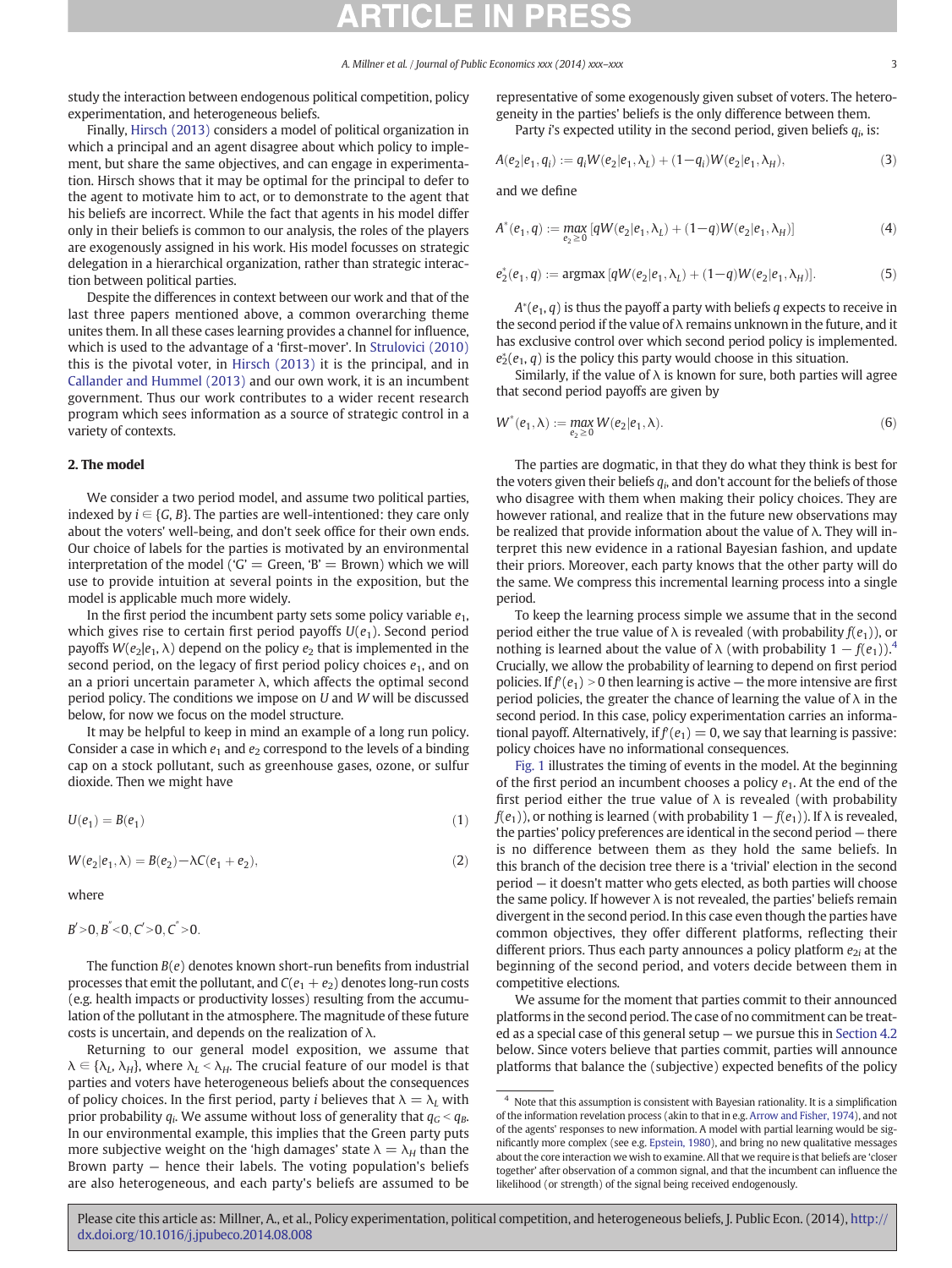4 A. Millner et al. / Journal of Public Economics xxx (2014) xxx–xxx

<span id="page-4-0"></span>

Fig. 1. Timing of events in the model.

with its 'electability'. Thus political competition induces parties to offer compromise platforms. We model this electoral game using the Wittman model of political competition ([Wittman, 1973, 1983;](#page-13-0) [Roemer, 2001\)](#page-13-0). Under this model, party i's problem is to maximize its payoff  $P^i(e_{2i},e_{2j}|e_1)$  with respect to  $e_{2i}$ , taking  $e_{2j}$  as given, where:

$$
P^{i}(e_{2i},e_{2j}|e_1) = \pi^{i}(e_{2i},e_{2j})A(e_{2i}|e_1,q_i) + (1-\pi^{i}(e_{2i},e_{2j}))A(e_{2j}|e_1,q_i),
$$
\n(7)

and  $i\neq j\in\{G, B\}.$  The function  $\pi^i(e_{2i},e_{2j})=1-\pi^j(e_{2j},e_{2i})$  is the probability of party i being elected when platforms  $e_{2i}$ ,  $e_{2j}$  are announced. This function will be determined by the distribution of beliefs about  $\lambda$  in the voting population, and a model of voter behavior which maps each of the voter's beliefs into a vote choice, given a pair of announced platforms. For example, a voter with beliefs q may vote for the party whose platform is closest to what she believes to be the optimal policy, i.e.  $e_2^*(e_1, q)$ . In the interest of generality we leave the precise nature of voter behavior, and hence the election probability, unspecified at this stage, but consider a specific model in [Section 4.](#page-7-0) It is clear from (7) that parties face a tradeoff between increasing their chance of being elected  $(\pi)$  and having their policy enacted, and choosing a policy that maximizes their expected payoff (A).

[Roemer \(2001\)](#page-13-0) finds conditions that ensure the existence of a pure strategy Nash equilibrium to the political game with payoffs (7). These conditions will always be satisfied for the specifications of  $\pi(e_{2i}, e_{2i})$ we consider in [Section 4](#page-7-0) below, and uniqueness is guaranteed as well for these models. We denote the value of the second period electoral game to party  $i \in \{G, B\}$  by

$$
\hat{P}^i(e_1) := P^i\Big(\hat{e}_{2i}, \hat{e}_{2j}|e_1\Big) \tag{8}
$$

where we use the  $\wedge$  symbol to denote optimized quantities that depend on the political equilibrium. The equilibrium platforms  $\hat{e}_{2i}$ ,  $\hat{e}_{2j}$  will also depend on  $e_1$  in general. This reflects the linkage between the two time periods due to the long run consequences of first period decisions. Note that

 $e^*(e_1, q_i).$  (9)

 $\hat{P}^i(e_1) \leq A^*$ 

This follows from (7), which shows that  $\hat{P}^i(e_1)$  is a convex combination of two terms, each of which is less than or equal to  $A^*(e_1, q_i)$ . Thus any incumbent party's payoff is lower when it faces political competition than when it is certain to be in power in the second period. This is a consequence of the loss of control induced by competitive elections.

Summing up all the learning and political components of the model, the optimal first period policy of an incumbent party i is

$$
\hat{e}_{1i} := \operatorname{argmax}_{e_1 \ge 0} [U(e_1) + f(e_1) [q_i W^*(e_1, \lambda_L) + (1 - q_i) W^*(e_1, \lambda_H)] \tag{10}
$$

$$
+ (1 - f(e_1)) \hat{P}^i(e_1)],
$$

where as before the  $*$  symbol denotes an optimized quantity that is independent of political competition.

### 3. Effect of political competition and active learning on policy choice

Our main hypothesis is that the interaction between active learning and political competition gives rise to incentives for incumbents to 'over experiment' with their first period policies. This reduces uncertainty and disagreement in the future, and hence avoids costly political competition. In order to demonstrate this in our model, we need to examine the additional effects of active learning, political competition, and their interaction, on policy choice. Thus, we need to define baseline learning and political scenarios which we will compare to the active learning/ political competition scenarios.

To this end, we define a passive learning scenario, in which first period policies have no effect on the probability of learning the value of  $\lambda$  (i.e.  $f'(e_1) = 0$ ), and an active learning scenario, in which increasing  $e_1$  increases the chance of learning the value of  $\lambda$  (i.e.  $f'(e_1) > 0$ ):

Passive learning: 
$$
f(e_1) = f_0
$$
, a constant (11)

Active learning: 
$$
f(e_1) = f_0 + f_a(e_1)
$$
 (12)

where  $f_a(0) = 0, f'_a(e_1) > 0, \lim_{e_1 \to \infty} f_a(e_1) \leq 1 - f_0$ . In the active learning case  $f_a(e_1)$  represents the additional information that is revealed by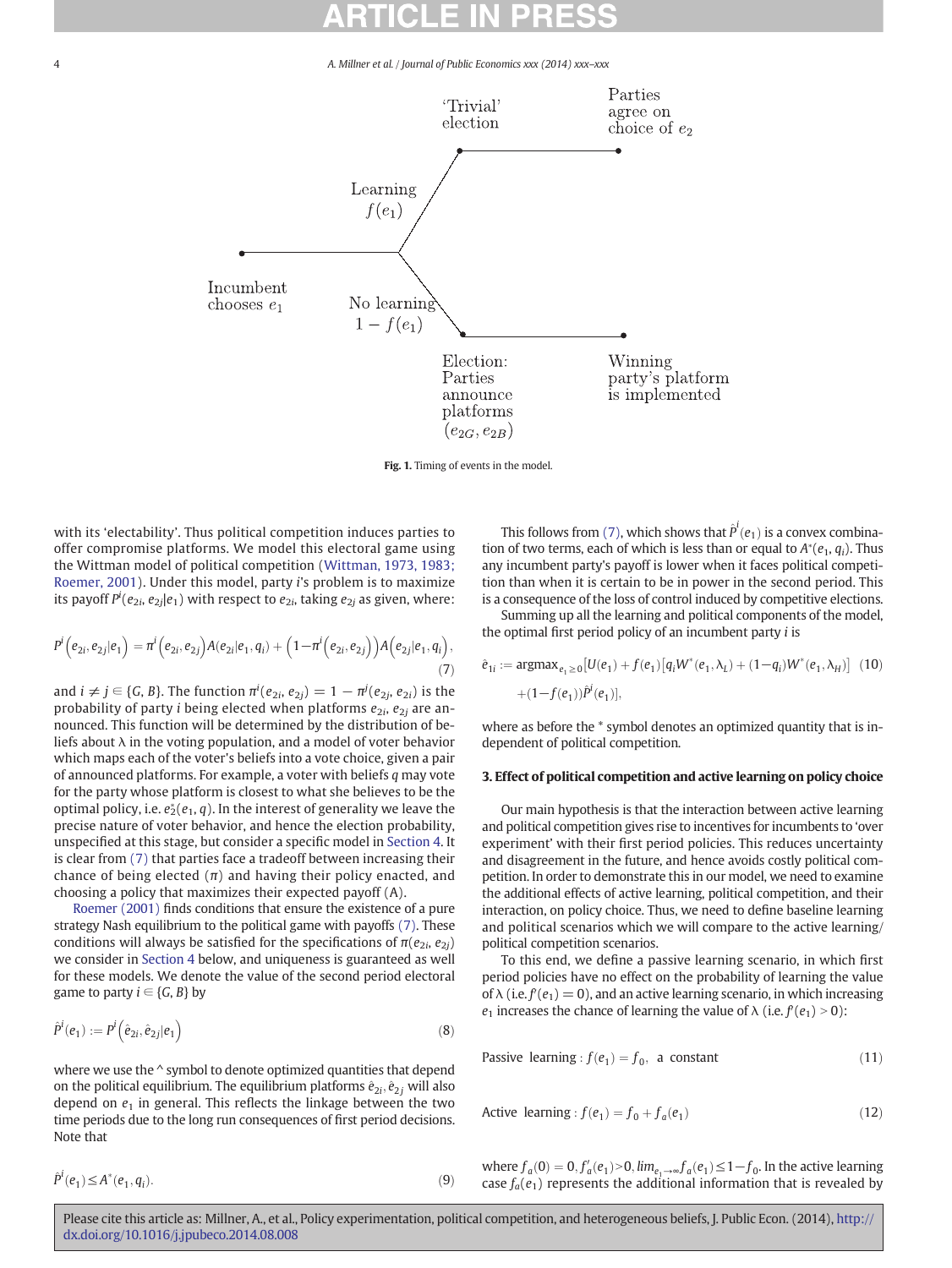<span id="page-5-0"></span>

|--|--|--|--|

Notation for our four policy scenarios.

|                                             | Passive learning | Active learning                   |
|---------------------------------------------|------------------|-----------------------------------|
| Individual optimum<br>Political competition |                  | $e_1^*$ <sup><math>a</math></sup> |

enacting policy of intensity  $e_1$ , over and above the exogenous chance of resolving uncertainty  $f_0$ . By comparing optimal policies under active learning to optimal policies under passive learning, we will capture the additional effect of the active component of learning  $f_a(e_1)$  on policy choice.

In order to isolate the effects of political competition on first period choices in these two learning scenarios, we will contrast the optimal first period decision under political competition with a baseline case in which the incumbent is guaranteed to be in power in both periods — we refer to this as the individual optimum case. In this case, the optimal first period policy of the incumbent  $i \in \{G, B\}$  is given by

$$
e_{1i}^* := \operatorname{argmax}_{e_1 \ge 0} [U(e_1) + f(e_1) [q_i W^*(e_1, \lambda_L) + (1 - q_i) W^*(e_1, \lambda_H)] \tag{13}
$$

$$
+ (1 - f(e_1)) A^*(e_1, q_i)].
$$

The difference between (13) and (10) is that the value of the 'no learning' branch of the decision tree is now given by  $A^*(e_1, q_i)$ , rather than  $\hat{P}^i(e_1)$ .

We have thus set up two dimensions of variation in our model passive vs. active learning, and political competition vs. the individual optimum. Evaluating the optimal policies in [\(10\) and \(13\)](#page-4-0) under the two learning scenarios [\(11\) and \(12\)](#page-4-0) leads to four policy scenarios. Table 1 summarizes our notation for the optimal first period policies in these four cases.

The passive learning/individual optimum cases allow us to determine the additional effects of active learning/political competition, relative to these baselines. The interaction between active learning and political competition is captured by looking for differences between the effect of active learning (relative to passive learning) in the two different political scenarios.

Comparing policies in the same column in Table 1 gives us the effect of political competition on the optimal policy choices of an incumbent. When learning is passive this effect is captured by  $e_1^{*0} - \hat{e}_1^0$ . When learning is active the effect is captured by  $e_1^{*a}-\hat{e}_1^a$ . Similarly, comparing policies in the same row in Table 1 gives us the effect of active learning. This effect is captured by  $e_1^{*0} - e_1^{*a}$  in the individual optimum, and by  $\hat{e}_1^0 - \hat{e}_1^a$ under political competition.<sup>5</sup>

## 3.1. A simple model with binary policy options

In order to build intuition, we consider a simple version of the above model in which the first period policy  $e_1$  can take only two values:  $e_1 \in \{0, 1\}^6$  The incumbent must either implement a policy ( $e_1 = 1$ ), or do nothing ( $e_1 = 0$ ) in the first period. Second period policies  $e_2$ may be discrete or continuous — all that we require is that optimal second period policies  $e_2^*(e_1, q)$  depend on the value of q.

Our main result in this case is as follows:

Proposition 1. Active learning gives any incumbent party an additional incentive to experiment (i.e. choose  $e_1 = 1$ ) relative to the passive learning case, in both the individual optimum and political competition scenarios. However, this additional incentive is greater under political competition than in the individual optimum.

**Proof.** Let  $\hat{Y}_i(e_1)$  be the value of policy  $e_1$  under political competition, and  $Y_i^*(e_1)$  the value of policy  $e_1$  in the individual optimum, for party *i*. Let  $f_1 = f(1)$ , and  $f_0 = f(0)$ , where  $f_1 > f_0$  when learning is active, and  $f_1$  >  $f_0$  when learning is passive.

From [\(10\)](#page-4-0) we have that in general

$$
\hat{Y}_i(1) - \hat{Y}_i(0) = U(1) - U(0) + f_1 E^i W^*(1, \lambda) - f_0 E^i W^*(0, \lambda)
$$
  
+ 
$$
(1 - f_1)\hat{P}^i(1) - (1 - f_0)\hat{P}^i(0)
$$
 (14)

where  $E^i$  denotes an expectation over  $\lambda \in \{\lambda_L, \lambda_H\}$  with probability distribution ( $q_i$ , 1 –  $q_i$ ). The incumbent chooses  $e_1 = 1$  if and only if  $\hat{Y}_i$ (1) − $\hat{Y}_i(0)$  > 0. We will refer to the quantity  $\hat{Y}_i(1) - \hat{Y}_i(0)$  as the 'relative benefits' of  $e_1 = 1$ . Define the difference between the relative benefits of  $e_1 = 1$  under active and passive learning as:

$$
\hat{\Delta}_{i} := \left[ \hat{Y}_{i}(1) - \hat{Y}_{i}(0) \right]_{f_{1} > f_{0}} - \left[ \hat{Y}_{i}(1) - \hat{Y}_{i}(0) \right]_{f_{1} = f_{0}}
$$
\n
$$
= (f_{1} - f_{0}) \mathbf{E}^{i} \mathbf{W}^{*}(1, \lambda) - (f_{1} - f_{0}) \hat{P}^{i}(1) \ge 0
$$
\n(15)

 $\hat{\Delta}_i$  measures the additional incentive to choose  $e_1 = 1$  (rather than  $e_1 = 0$ ) when learning is active, over and above the incentive to choose  $e_1 = 1$  when learning is passive. The fact that  $\hat{\Delta}_i \geq 0$  follows from

$$
E^iW^*(1,\lambda) = E^i \max_{e_2} W(e_2|1,\lambda) \ge \max_{e_2} E^iW(e_2|1,\lambda) = A^*(1,q_i) \ge \hat{P}^i(1).
$$

The first of these inequalities follows from the convexity of the 'max' function (information has positive value), and the second from [\(9\).](#page-4-0) Thus there is a greater incentive to choose  $e_1 = 1$  when learning is active than when it is passive when the incumbent faces political competition in the future.

Repeating this calculation in the individual optimum case, one finds that:

$$
\Delta_i^* := \left[Y_i^*(1) - Y_i^*(0)\right]_{f_1 > f_0} - \left[Y_i^*(1) - Y_i^*(0)\right]_{f_1 = f_0} \\
= (f_1 - f_0) \mathbf{E}^i W^*(1, \lambda) - (f_1 - f_0) A^*(1, q_i) \ge 0.
$$
\n(16)

Similarly, there is a greater incentive to choose  $e_1 = 1$  under active learning (relative to passive learning) when the incumbent is certain to be in office in both periods.

Finally, we show that the interaction between active learning and political competition gives rise to an additional incentive for the incumbent to choose  $e_1 = 1$ , relative to the individual optimum. This is demonstrated by the fact that the 'difference in differences' between the effects of active learning in the two political scenarios is:

$$
\hat{\Delta}_i - \Delta_i^* = (f_1 - f_0) \left[ A^*(1, q_i) - \hat{P}^i(1) \right] \ge 0. \tag{17}
$$

This result says that the difference between the incumbent's incentive to choose  $e_1 = 1$  under active vs. passive learning is larger when it faces political competition than in its individual optimum. There will thus be cases in which switching from passive to active learning induces the incumbent to switch from  $e_1 = 0$  to  $e_1 = 1$  under political competition, but not in the individual optimum. The converse, however, can never happen. If a switch from passive to active learning causes the incumbent party to change from  $e_1 = 0$  to  $e_1 = 1$  in the individual optimum, it must also do so under political competition.

This simple result illustrates the incentive for the incumbent party to over experiment when it faces political competition from an opponent who shares its goals, but has differing beliefs. While active learning

<sup>&</sup>lt;sup>5</sup> Our specification of learning means that the incumbent learns more under active learning than under passive learning for any  $e_1 > 0$ . As we show below, this may make the absolute level of  $e_1$  under active learning greater than under passive learning, since increasing  $e_1$  carries additional informational benefits. However, our core results are about differences in policy choices across political scenarios, given a learning scenario, and differences in these differences. Our focus is thus on the interaction between policy experimentation and political competition, and not on the effects of active learning in isolation.

This simple case is an adaptation of the classic model of [Arrow and Fisher \(1974\)](#page-12-0), which analyses the effect of learning and irreversibility on intertemporal choice, to our political context. Note however that irreversibility plays no role in our analysis.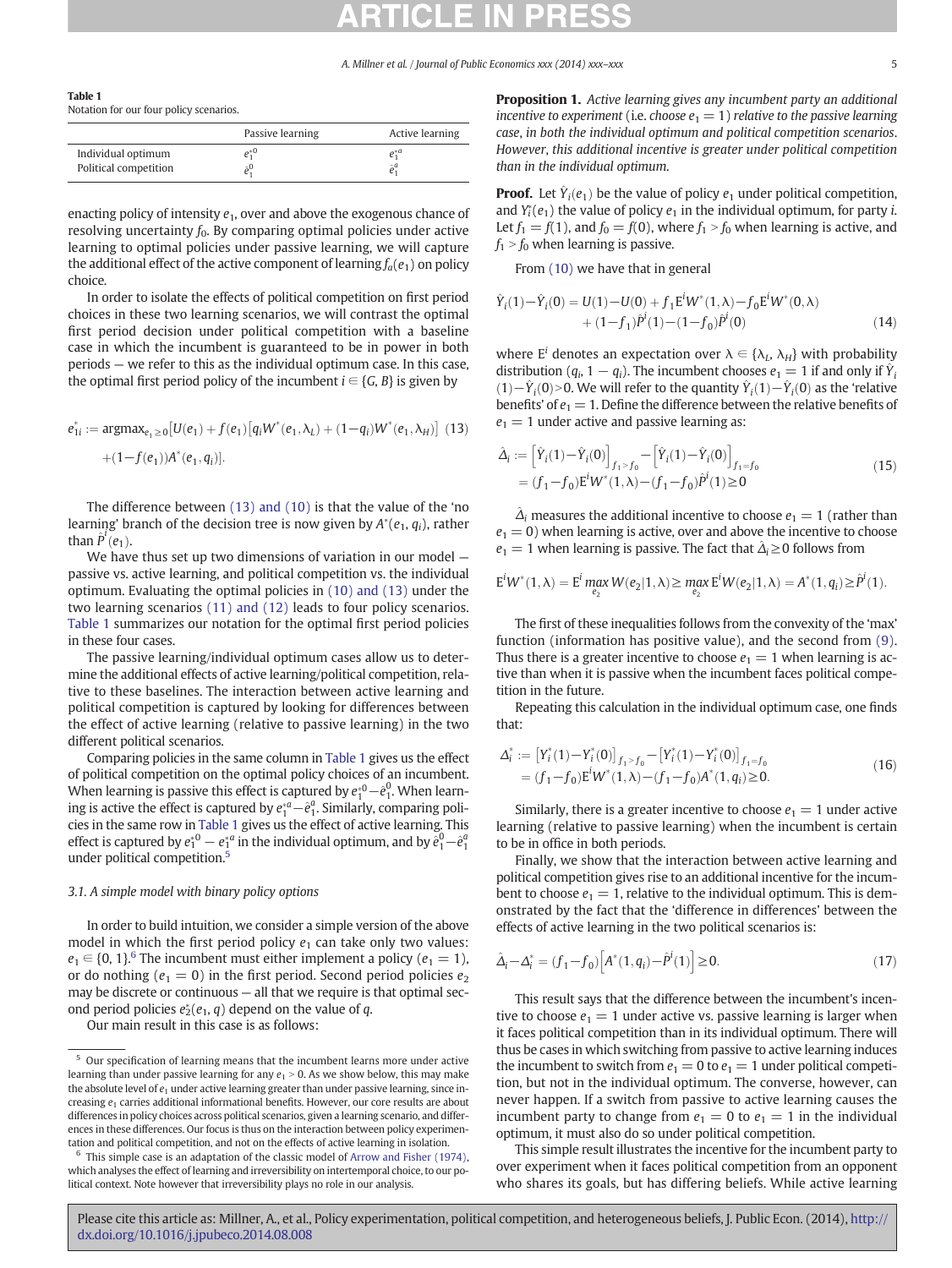<span id="page-6-0"></span>provides an additional benefit (relative to passive learning) to the  $e_1 = 1$  policy under both political scenarios, the difference between the relative benefits of  $e_1 = 1$  under active and passive learning is greater under political competition than in the individual optimum. This is so since, under active learning, the incumbent party increases its chance of avoiding an election with an opponent different from itself by choosing  $e_1 = 1$ . It chooses its first period policy strategically to reduce disagreement in the second period. This result relies critically on the fact that the parties have heterogeneous beliefs. Beliefs are endogenous and amenable to manipulation, whereas preference parameters are not.

## 3.2. Continuous first period policies

The positive interaction between active learning and political competition is easily demonstrated in the binary case examined in [Section 3.1](#page-5-0). We now extend these results to a continuous model of policy choice. This turns out to be a more complex problem, for the following reason. The results we obtained in the binary model only required us to rank payoff levels under the different scenarios. When first period policies  $e_1$  are continuous (and payoffs W are non-linear in  $e_1$ ), the comparison between optimal first period policies under different learning and political scenarios involves not only the levels of second period payoffs, but also the derivatives of these payoffs with respect to  $e_1$ .

This additional complexity has long been recognized in the literature on the effect of learning on dynamic choice (e.g. [Epstein, 1980; Ulph and](#page-12-0) [Ulph, 1997; Gollier et al., 2000\)](#page-12-0), which has focussed on conditions that are sufficient to determine the direction of the change in the optimal choice variable under different learning scenarios. Following in this tradition, we will state sufficient conditions for an analogue of the intuitive results obtained in the binary case to hold in a continuous model.

Reconsidering the models of the incumbent's first period choices in [\(10\) and \(13\)](#page-4-0), we now assume that  $e_1$  is a continuous choice variable. Our sufficiency result is as follows:

**Proposition 2.** Suppose that first period payoffs  $U(e_1)$  are concave in  $e_1$ , and that unique interior solutions to the first order conditions exist under all the scenarios in [Table 1.](#page-5-0) If for all  $e_1$  and  $q_i$ 

$$
\frac{dA^*(e_1, q_i)}{de_1} \ge \frac{d\hat{P}^i(e_1)}{de_1} \tag{18}
$$

$$
\frac{dA^{*}(e_1, q_i)}{de_1} \le q_i \frac{dW^{*}(e_1, \lambda_L)}{de_1} + (1 - q_i) \frac{dW^{*}(e_1, \lambda_H)}{de_1},
$$
\n(19)

then for any incumbent i,

- (a) Active learning increases  $e_1$  (relative to passive learning) in the individual optimum, and under political competition:  $e_1^{*a} > e_1^{*0}$ ,  $\hat{e}_1^a > \hat{e}_1^0$ .
- (b) Under passive learning, political competition either decreases  $e_1$ (relative to the individual optimum), or has no effect on  $e_1$ :  $\hat{e}_1^0 \leq e_1^{*0}$ .
- (c) Under active learning, for any  $f(e_1)$  that satisfies

$$
-\frac{d}{de_1}log(1-f(e_1)) \ge \frac{d}{de_1}log(\mathbf{A}^*(e_1, q_i) - \hat{P}^i(e_1)) \quad \text{for all } e_1, q_i,
$$
\n(20)

political competition increases  $e_1$  (relative to the individual optimum):  $\hat{e}_1^a > e_1^*a$ .

## Proof. See [Appendix A.](#page-9-0)

When the conditions of the proposition hold, active learning increases  $e_1$  (relative to passive learning) in both political scenarios, but increases it more when the incumbent party faces political competition than when it is certain to remain in power.<sup>7</sup> The incentive to experiment is thus stronger when the incumbent faces political competition.

To understand the conditions in the proposition, it is helpful to begin by examining a special case. Suppose that  $W(e_2|e_1, \lambda)$  is independent of  $e_1$ . In this case the only way  $e_1$  influences second period payoffs is through the effect it has on the probability of learning  $f(e_1)$ ; it does not directly affect the parties' payoffs in the second period. Thus the only linkage between the periods is informational. In this case the conditions (18–19) are satisfied as equalities as their constituent terms are all identically zero, and condition (20) is satisfied for any strictly increasing  $f(e_1)$ , as its right hand side is zero. Thus the conclusions of the proposition hold identically in this case (with political competition having no effect on  $e_1$  under passive learning in conclusion (b)).

The only information that is necessary to deduce the conclusions of the proposition in this special case is the following set of inequalities, which always hold:

$$
\hat{P}^i(e_1) < A^*(e_1, q_i) < q_i W^*(e_1, \lambda_L) + (1 - q_i) W^*(e_1, \lambda_H). \tag{21}
$$

In words, second period payoffs under political competition when  $\lambda$ is unknown are always less than payoffs in the individual optimum when  $\lambda$  is unknown, which are in turn always less than payoffs when  $\lambda$  is known in the second period. These relationships imply the pattern of effects we observed in the binary policy case (we used them in (15–17)), and these effects carry over to the continuous policy case when information is the only linkage between the two periods. The core insight is that in this special case our intuition for how the interaction between active learning and political competition, which was based on comparisons of the levels of payoffs under different scenarios, is undisturbed by the derivatives of payoffs.

Now consider the more general, empirically relevant, case in which first period policies affect second period payoffs directly. This introduces new terms into the first order conditions, all of which depend on the derivatives of second period payoffs with respect to  $e_1$ . If we are to obtain similar results in this case we need these additional derivative terms not to disturb the ranking of policies based on comparisons of the levels of the payoffs under different learning/political scenarios, as in (21). Notice that we can combine the conditions (18–19) and write them as:

$$
\frac{d}{de_1}\hat{P}^i(e_1) \le \frac{d}{de_1}A^*(e_1, q_i) \le \frac{d}{de_1}\left[q_iW^*(e_1, \lambda_L) + (1-q_i)W^*(e_1, \lambda_H)\right].
$$
 (22)

Comparing these inequalities to those in (21), we see that the conclusions of Proposition 2 hold if the derivatives of second period payoffs with respect to  $e_1$  are ranked in the same way as the levels of the payoffs.

The conditions (18) and (19) are the crucial conditions of Proposition 2. When they are satisfied, there always exist active learning functions  $f_a(e_1)$  such that (20) holds. In the general case however, we need learning to be 'active enough' to offset the other derivative terms that appear when comparing the individual optimum and political competition cases under active learning. This is the origin of the condition (20), which requires the rate of decrease of  $1 - f(e_1)$  to be larger than the rate of increase of  $A(e_1, q_i) - \hat{P}^i(e_1)$  as a function of  $e_1$ . Put another way, it requires  $f(e_1)$  to increase fast enough to offset the difference in the marginal effect of a change in  $e_1$  between the two political scenarios. Formal details of these arguments can be found in [Appendix A](#page-9-0).

While the message of the proposition is clear, the conditions (18–19) depend on endogenous quantities, and it is thus not possible to know when they are satisfied without putting more structure on the problem. This is a common feature of learning models (see e.g.

<sup>&</sup>lt;sup>7</sup> This is a trivial consequence of the conclusions of Proposition 2. Compare  $\hat{e}_1^a - \hat{e}_1^0$  to  $e_1^{*a}$  $e_1^*$ <sup>0</sup>. Both quantities are positive by conclusion (a).  $\hat{e}_1^a > e_1^{*a}$  by conclusion (c), and  $\hat{e}_1^0 \leq e_1^{*0}$  by conclusion (b). Hence  $\hat{e}_1^a - \hat{e}_1^0 > e_1^{*a} - e_1^{*0}$ .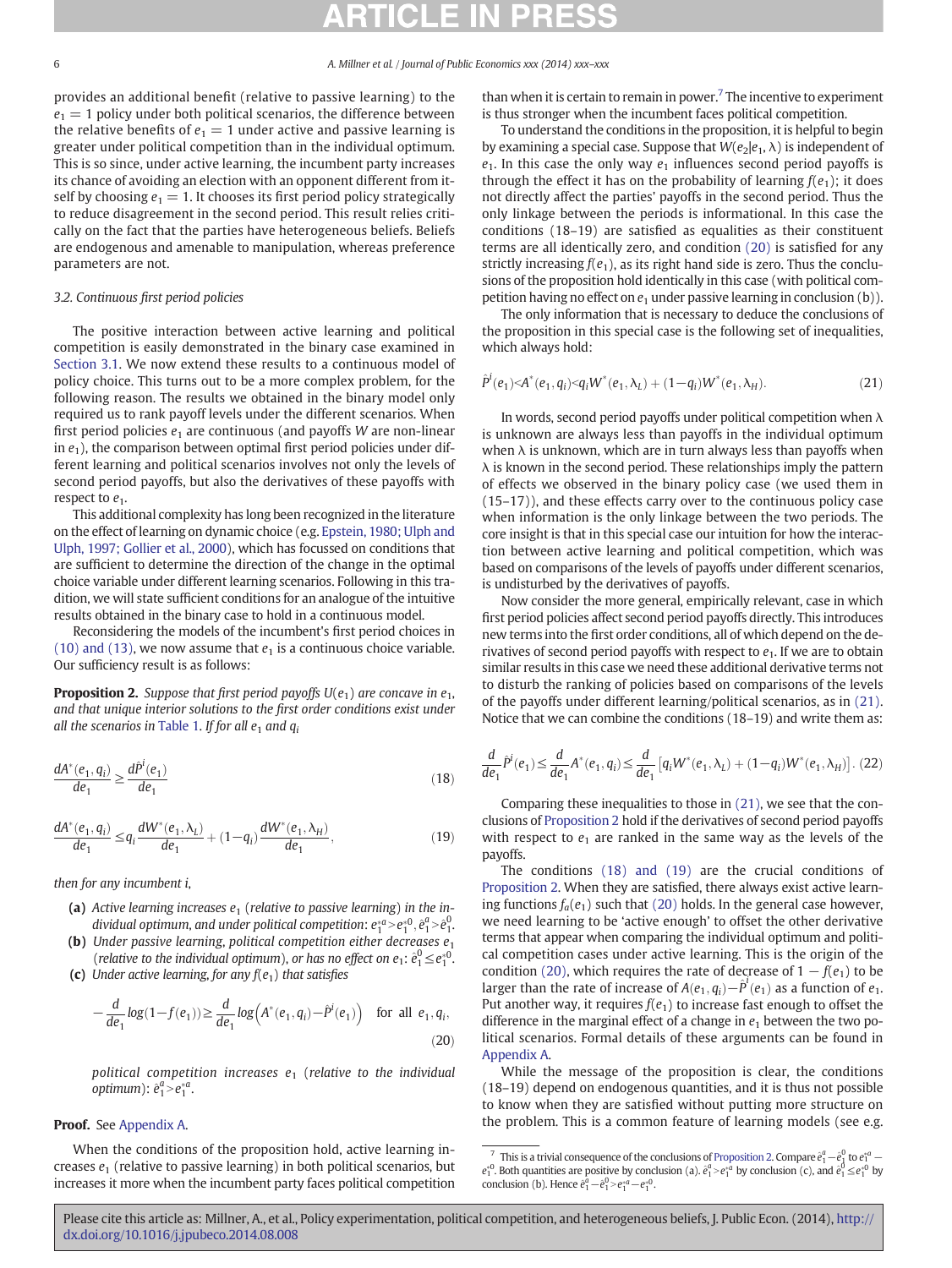<span id="page-7-0"></span>[Epstein, 1980](#page-12-0)). In the next section we consider two common models of political competition, and, in each, find primitive conditions on the payoff function  $W(e_1|e_2, \lambda)$  that ensure that the crucial conditions (18–19) hold.

#### 4. Specifying the model of political competition

In this section we specialize to a specific model of voter behavior, which allows us to determine the probability of election in [\(7\)](#page-4-0). This framework leads to simple expressions for equilibrium election platforms, which in turn allow us to write down an analytic expression for  $\hat{P}^i(e_1)$ , the equilibrium value of the 'no learning' sub-game.

In the model we consider, the voters' choices depend only on the platforms parties announce (i.e. they don't have a party affiliation), and the distribution of their beliefs is known to both parties. We consider two variants of the model — a full commitment case, and a no commitment case — and show that the same primitive conditions on the payoff function  $W(e_2|e_1, \lambda)$  imply that the conditions of [Proposition 2](#page-6-0) are satisfied in both cases.

#### 4.1. A median voter model (full commitment)

In order to pin down the nature of the political competition parties face we have to specify the probability of election function  $\pi^i(e_{2i},e_{2j})$ in [\(7\).](#page-4-0) In this variant of the model we assume as before that voters believe that parties commit to any announced policy platform. Recall that q denotes a subjective belief that the realized value of  $\lambda$  will be  $\lambda_L$ . We assume that there is a distribution of voters with different values of  $q$  in the population, and denote the cumulative distribution function for  $q$  by  $F(q)$ . As before, the parties' beliefs are exogenously given, and are assumed to be representative of the beliefs of different groups of voters. $^8$   $\pi^i(e_{2i},\,e_{2j})$ , the probability of party  $i$  winning the election when the announced platforms are ( $e_{2i}$ ,  $e_{2j}$ ), is modeled through:

$$
\pi^{i}(e_{2i}, e_{2j}) = \begin{cases}\n1 & \text{if } \Gamma(e_{2i}, e_{2j}) > 0.5 \\
0.5 & \text{if } \Gamma(e_{2i}, e_{2j}) = 0.5 \\
0 & \text{if } \Gamma(e_{2i}, e_{2j}) < 0.5\n\end{cases}
$$
\n(23)

where

$$
\Gamma(e_{2i}, e_{2j}) := F\Big(\Big\{q : A(e_{2i}|e_1, q) > A\Big(e_{2j}|e_1, q\Big)\Big\}\Big) \tag{24}
$$

is the measure of the set of voters who prefer policy  $e_{2i}$  to policy  $e_{2i}$ . Thus, each voter simply chooses the party whose platform gives her a higher expected utility, and the election is decided by majority rule.

With this specification for  $\pi^i(e_{2i},e_{2j})$ , the following lemma holds:

**Lemma 1.** Assume that  $W(e_2|e_1, \lambda)$  is a single-peaked function of  $e_2$ . Let the median voter's beliefs be  $q_m = F^{-1}(1/2)$ , and assume that  $q_G < q_m < q_B$ . Then the equilibrium outcome of the political game in which parties' payoffs are given by ([7](#page-4-0)), and the probability of election is given by (23), is that both parties propose the optimal policy of the median voter,  $e_2^*(e_1, q_m)$ . Thus the value of the electoral game to party i is given by

$$
\hat{P}^i(e_1) = A(e_2^*(e_1, q_m)|e_1, q_i). \tag{25}
$$

#### Proof. See [Appendix B](#page-10-0).

Thus when voters' beliefs are known and they have single peaked preferences, parties' platforms converge completely in the second period  $-$  they both offer the median voter's optimal policy.<sup>9</sup>

With this expression for the equilibrium value of the 'no learning' sub-game, we can seek conditions on the payoff function W which ensure that (18–19) of [Proposition 2](#page-6-0) are satisfied. The next result provides such conditions, without specifying a parametric form for W.

Let subscripts on functions denote partial derivatives, e.g.  $W_2 = \frac{\partial W}{\partial e_2}$  $W_{2\lambda} = \frac{\partial^2 W}{\partial e_2 \partial \lambda}$ . Assume the following conditions on the second period welfare function  $W(e_2|e_1, da)$ :

$$
W_{22} < 0 \tag{26}
$$

$$
W_{21} < 0 \tag{27}
$$

$$
W_{2\lambda} < 0. \tag{28}
$$

(26) is the standard concavity condition, and in addition we assume that solutions to the second period optimization problem are interior, so that the constraint  $e_2 \geq 0$  is not binding. This assumption simplifies our analysis, but our results are not crucially dependent on it. It is readily shown (see [Appendix C](#page-11-0)) that the conditions (27) and (28) imply respectively that the optimal second period policy  $e_2^*(e_1, q)$ , is decreasing in  $e_1$ , and increasing in  $q$ . In our environmental example this implies that the greater is the level of first period emissions, the less parties want to emit in the second period, and similarly, the greater the weight they put on the low damages state  $\lambda_L$ , the more they want to emit in the second period.

Now define

$$
\epsilon_{x|y} := \text{Elasticity of } W_{2x} \text{ with respect to } y. \tag{29}
$$

**Proposition 3.** If U is concave, (26-28) hold, the probability of election  $\pi(e_{2i}, e_{2j})$  is given by (23), and

$$
\epsilon_{2|2} \geq \epsilon_{1|2} \tag{30}
$$

$$
\epsilon_{1|\lambda} > \epsilon_{2|\lambda} \tag{31}
$$

then both the conditions [\(18\)](#page-6-0) and (19) of [Proposition](#page-6-0) 2 hold.

#### Proof. See [Appendix C](#page-11-0).

The conditions on the elasticities  $\epsilon_{x|y}$  in this proposition clearly require investigation. To fix ideas however, it may be useful to see what they imply for the simple functional form for  $W$  in  $(2)$ . Substitution of [\(2\)](#page-3-0) into (30) and (31) shows that these two conditions reduce to

$$
-\frac{B^{''}}{B^{''}} \le -\frac{C^{''}}{C^{''}},\tag{32}
$$

$$
B^{''}<0
$$
 (33)

 $^9\,$  The median voter equilibrium is also the equilibrium that would result if parties maximized their probability of election, and not their idiosyncratic expected payoffs as in [\(7\)](#page-4-0). This was demonstrated in the classic work of [Downs \(1957\)](#page-12-0). However, although the equilibrium in theWittman model with probability of election given by (23) coincides with the Downsian equilibrium, parties' valuations of the equilibrium differ in our model, as shown in (25), whereas they coincide in the Downsian model. We consider a model of political competition that also permits divergence between parties' equilibrium platforms in [Section 4.2](#page-8-0).

<sup>&</sup>lt;sup>8</sup> This does not imply that all voters a party aims to represent will vote for that party. Parties can announce only one platform, and thus cannot ensure that all the voters it aims to represent will prefer that platform to the other platform on offer.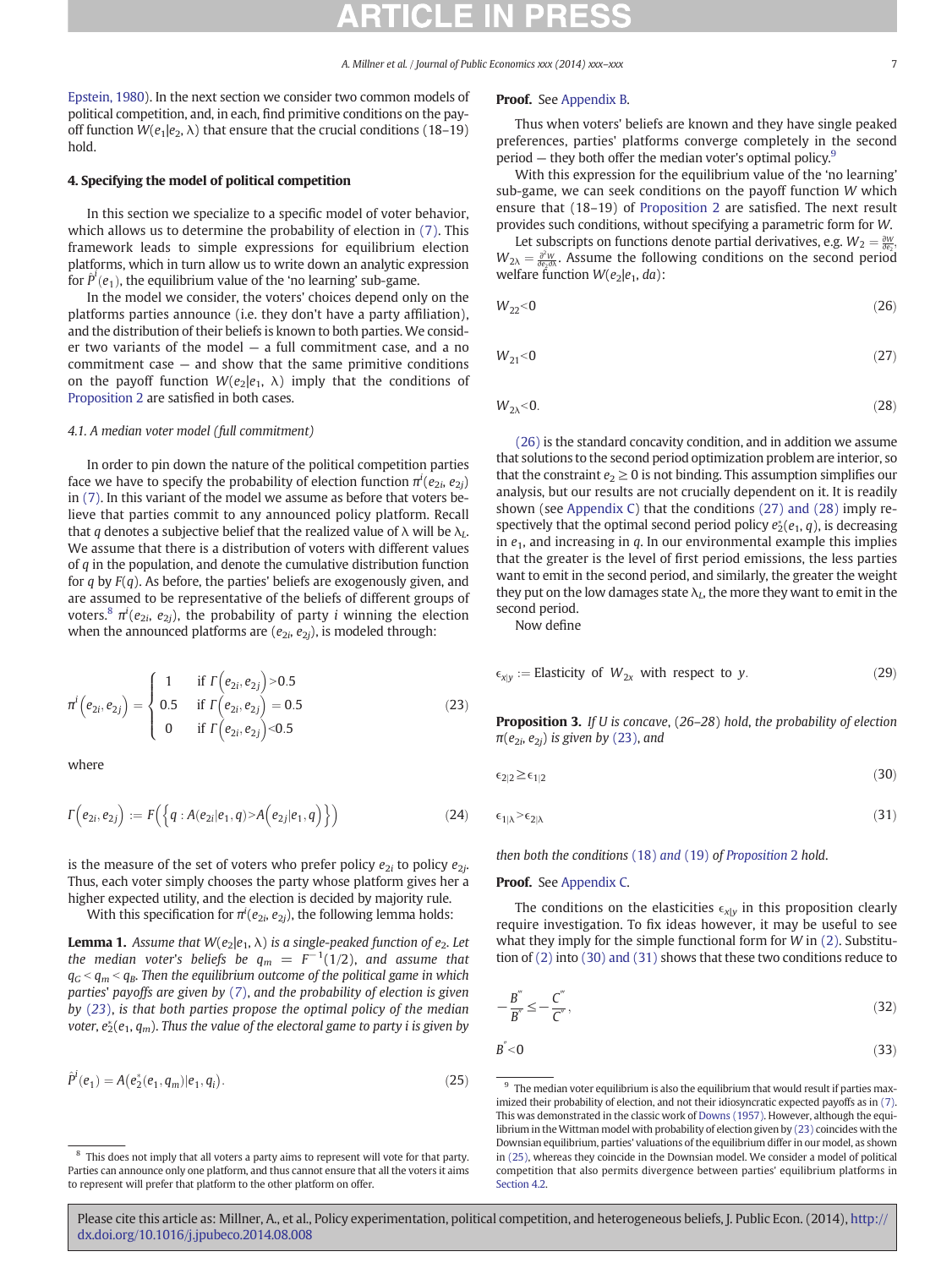<span id="page-8-0"></span>respectively. The first condition requires the marginal costs of emissions  $C'$  to be more concave than their marginal benefits  $B'$ . The second condition is satisfied by assumption. Notice that both conditions are always satisfied in the textbook case of linear marginal benefit and cost functions.

A core consequence of the elasticity conditions (30–31), which aids in their interpretation, is that they imply that second period optimal policies  $e_2^*(e_1, q)$  have an 'increasing differences' property:

$$
\frac{d^2e_2^*}{de_1dq} > 0.
$$
\n(34)

This is a Spence-Mirrlees sorting condition, which allows us to use beliefs q as an index that tells us how much a change in  $e_1$  affects second period optimal policies  $e^*_2(e_1, q)$ . Recall that  $(27)$  implies that  $\frac{de^*_2}{de_1}$ <0. Thus (34) says that the higher q is (i.e. the more weight on  $\lambda_L$ ), the less  $e_2^*$  is reduced when  $e_1$  is increased.

This property has important consequences for the condition [\(18\),](#page-6-0) which gives rise to conclusion (b) of [Proposition 1:](#page-5-0) under passive learning any incumbent reduces  $e_1$  under political competition relative to its individual optimum. This is really the novel condition of the proposition, as the other condition [\(19\)](#page-6-0), which guarantees that active learning causes incumbents to increase  $e_1$  relative to passive learning, is well known; it can be seen as a special case of the sufficient conditions for signing the effect of learning on policy choice derived in [Epstein](#page-12-0) [\(1980\).](#page-12-0) Conclusion (b) is novel, so it is important to understand how the properties of the payoff function in [Proposition 3](#page-7-0) give rise to it. This can be seen by thinking about the strategic consequences of (34) in the political competition scenario, as we now explain.

Since  $q_G < q_m < q_B$ , we know from (34) that,

$$
\frac{d}{de_1}\left[e_2^*(e_1, q_m) - e_2^*(e_1, q_G)\right] > 0\tag{35}
$$

$$
\frac{d}{de_1}\left[e_2^*(e_1, q_B) - e_2^*(e_1, q_m)\right] > 0. \tag{36}
$$

Now by the monotonicity of  $e_2^*(e_1, q)$  in q, we also know that

$$
e_2^*(e_1, q_m) - e_2^*(e_1, q_G) > 0 \tag{37}
$$



Fig. 2. Strategic interactions between the first period choices of an incumbent and the second period choices of the median voter. The condition  $\frac{d^2e^*_2}{de_1\bar{d}q}$  > 0 implies that for any  $\delta$  > 0, the curves  $e_2^*(e_1 + \delta, q)$ ,  $e_2^*(e_1, q)$  and  $e_2^*(e_1 - \delta, q)$  as functions of q are ordered as in the figure above. Increasing  $e_1$  relative to the individual optimum of the incumbent party increases the difference between the second period optima of the median voter and the incumbent, regardless of whether the incumbent's q is above or below the median value  $q_m$ . However, decreasing  $e_1$  relative to the incumbent's individual optimum brings the median voter's second period optimum closer to the incumbent's, regardless of the incumbent's beliefs.

$$
e_2^*(e_1, q_B) - e_2^*(e_1, q_m) > 0. \tag{38}
$$

Thus from the inequalities (35–36) and (37–38), we see that if we increase  $e_1$ , the distance between the median voter's optimum and either parties' optimum increases. However, reducing  $e_1$  brings the median voters' optimum closer to both of the parties' individual optima. Since it is the median voters' optimum that is implemented under political competition, and all parties have single peaked preferences over second period policies, all parties want this policy to be as close to their individual optima as possible. Fig. 2 illustrates this intuition graphically.

The condition (34) thus ensures that regardless of whether the incumbent party's beliefs  $q_i$  are greater or less than  $q_m$ , it always has a strategic incentive to reduce  $e_1$  relative to its individual optimum.

### 4.2. Exogenous election probabilities (no commitment)

In this section we replace the model of political competition in [Section 4.1,](#page-7-0) in which the probability of election  $\pi^{i}(e_{2i}, e_{2j})$  is determined endogenously, with a model in which  $\pi^{i}$  is an exogenous parameter that is independent of the parties' platforms. It is readily seen that in this case the parties' equilibrium platforms will coincide with their individually optimal policies. Such a model arises naturally if parties cannot commit to their election platforms. This is the case examined in models of strategic policy manipulation with heterogenous preference parameters by [Persson and Svensson \(1989\)](#page-13-0) and [Aghion and Bolton \(1990\).](#page-12-0) In this case all voters know that the parties will implement their individual optima after the election has occurred, and thus the electoral outcome is determined by which individual optimum is more appealing to the median voter:

$$
\pi^{i} = \begin{cases}\n1 & \text{if } A(e_{2}^{*}(e_{1}, q_{i})|e_{1}, q_{m}) > A(e_{2}^{*}(e_{1}, q_{j})|e_{1}, q_{m}) \\
0.5 & \text{if } A(e_{2}^{*}(e_{1}, q_{i})|e_{1}, q_{m}) = A(e_{2}^{*}(e_{1}, q_{j})|e_{1}, q_{m}). \\
0 & \text{if } A(e_{2}^{*}(e_{1}, q_{i})|e_{1}, q_{m}) < A(e_{2}^{*}(e_{1}, q_{j})|e_{1}, q_{m})\n\end{cases}
$$
\n(39)

We can treat all these cases at once by allowing the probability of election to be an arbitrary constant. We have the following proposition:

[Proposition](#page-7-0) 4. Suppose that the conditions on U and W in Proposition 3 are satisfied. Assume that the outcome of the political process is exogenously determined, so that  $\pi^{i}(e_{2i},e_{2j})$  is an arbitrary constant in [0, 1]. Then the conclusions of [Proposition](#page-7-0) 3 continue to hold.

### Proof. See [Appendix D](#page-12-0).

Thus the results in [Section 4.1](#page-7-0), in which the election outcome was endogenously determined by the parties' platforms and parties were assumed to commit, carry over to the case in which election outcomes are exogenous (independent of the parties' platforms) and parties cannot commit.

#### 5. Applications

The mechanism we have identified can be applied in many policy contexts. Before we discuss some examples however, we emphasize that we see the effect we have highlighted as only a partial contributing factor to actual policy outcomes. Our purpose has been to highlight an informational channel of intertemporal influence and its effects on the policy choices of incumbents. The model is intentionally idealized, in order to demonstrate the new incentives for policy manipulation that belief heterogeneity gives rise to. Previous literature (e.g. [Persson and](#page-13-0) [Svensson, 1989; Aghion and Bolton, 1990\)](#page-13-0) examines strategic policy choice when parties' objectives are heterogeneous but they have common beliefs; our work assumes the opposite. The real world, of course, falls between these two stark cases.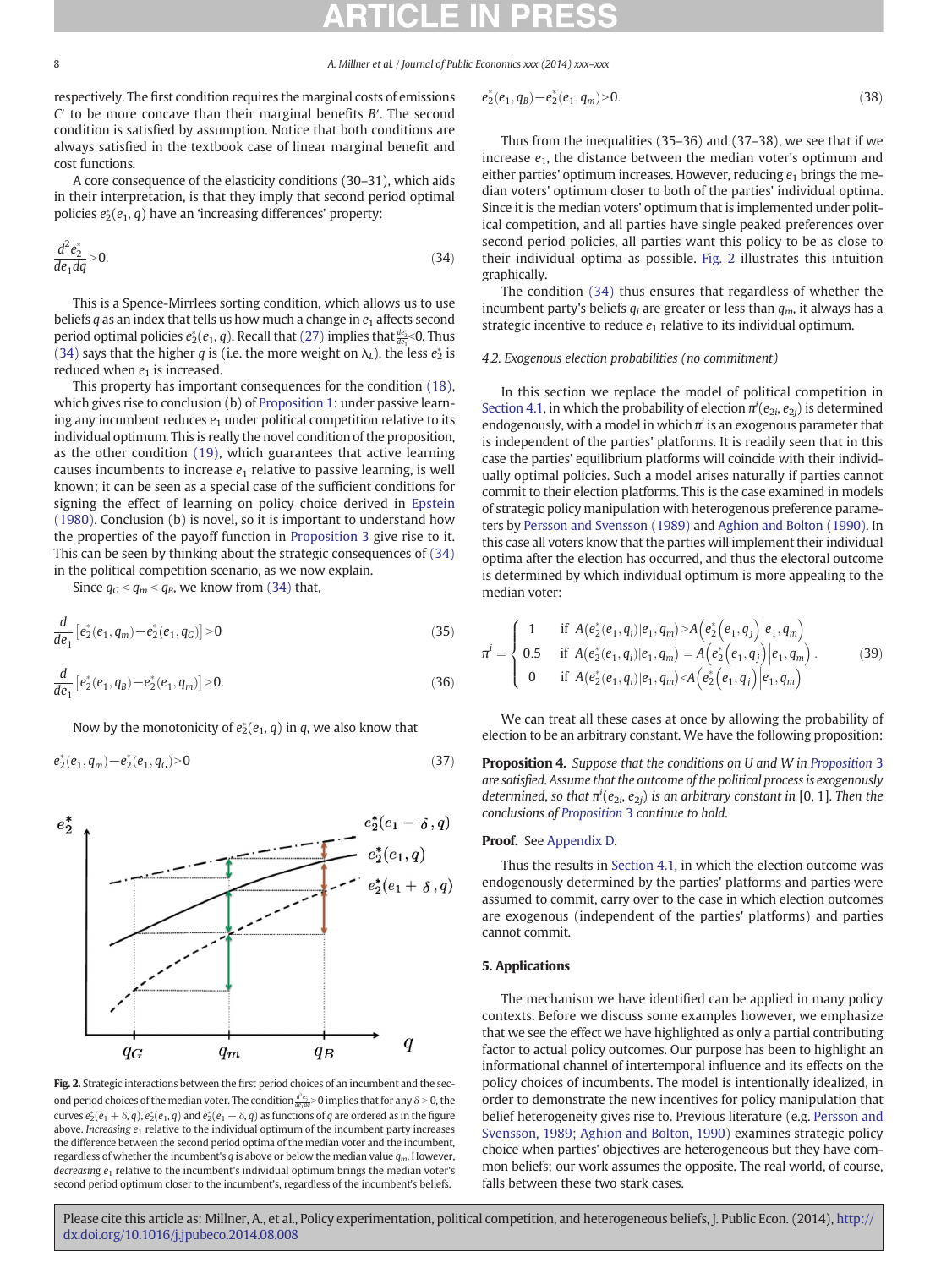<span id="page-9-0"></span>As a first example of the application of our mechanism, consider the case of public smoking bans. The benefits of reducing second-hand smoke include lowering the risk of lung cancer, reducing health care costs, and improving worker productivity. The costs of bans are born by restaurants and bars who may see a decline in profits. These costs are uncertain before the policy has been implemented. Indeed, the impacts of smoking bans on the restaurant business are still debated [\(Hyland et al., 1999; Adams and Cotti, 2007\)](#page-13-0). Given this uncertainty, and conflicting sources of information, different public representatives are likely to hold different beliefs about the consequences of these laws. Despite conflicting views, public officials have proven willing to experiment with smoking bans, as their diffusion from a few cities and states (San Luis Obispo, California in 1990, California in 1998, New York City in 2002) to many states and countries illustrates ([Adams](#page-12-0) [and Cotti, 2007; Eriksen and Chaloupka, 2007\)](#page-12-0).

Congestion charges provide another application. These taxes provide an immediate social benefit by reducing traffic congestion and improving air quality in city centers. However, they also impose a priori uncertain costs on residents who commute to the city center by car, and hence on centrally located retail businesses. Despite disagreements about the projected impacts of these policies, city administrations have rolled them out. The charges are usually introduced in an initial experimental phase, which enables affected parties to learn about their consequences. This occurred in Stockholm in 2007, when the charge was implemented for an initial seven month trial period, before being expanded and made permanent ([Winslott-Hiselius et al., 2009](#page-13-0)). Similarly, the London congestion charge in 2003 was adopted after an 18-month public consultation period ([Leape, 2006](#page-13-0)).

A further example is provided by policies that aim to regulate national emissions of atmospheric pollutants. Policies that place an annual cap on emissions, such as the cap-and-trade mechanisms of the US Acid Rain Program (established in 1990 to curtail sulfur dioxide and nitrogen oxide emissions), or the European Emissions Trading Scheme (established in 2005 to reduce greenhouse gas emissions), may reduce the future damages that arise from the accumulation of pollutants. However, different political actors hold different beliefs about the magnitude of these damages, which are highly uncertain ([Borick](#page-12-0) [and Rabe, 2012](#page-12-0)). Since forcing the atmospheric system with emissions allows us to observe how it responds, emitting more today helps to reduce uncertainty in the future ([Kelly et al., 2005\)](#page-13-0). Thus our model suggests that even well-intentioned incumbents have an incentive to set less stringent caps than they would prefer to, so as reduce uncertainty and disagreement in the future. Unlike more conventional explanations of the difficulty of passing stringent abatement policies, which appeal to partisan motives, collective action problems, and the influence of special interest groups, this explanation does not require political parties to act solely in their self-interest; it is simply a consequence of disagreements about matters of fact.

### 6. Conclusions

Our analysis has identified a novel incentive for incumbents to manipulate their policy choices, when beliefs are the primary source of disagreement between political parties. This stems from the interaction between active learning — the ability to endogenously influence future information revelation through current policy choices — and political competition. When learning is active incumbents can control the degree of disagreement in the future. Since the incumbent party avoids a costly election with an opponent very different from itself if information is revealed and beliefs converge, it has an incentive to increase the chances of resolving uncertainty in the future, regardless of its initial beliefs. This effect relies crucially on the fact that, unlike intrinsic preference parameters, beliefs are endogenous, and thus subject to manipulation.

The mechanism we identify is widely applicable, and may have explanatory power for any policy issue about which voters and parties have diverse beliefs, and where learning occurs through policy implementation. Unlike conventional explanations of distortions to public good provision due to the influence of politics, our result does not rely on rent-seeking and the influence of special interest groups ([Aidt and](#page-12-0) [Dutta, 2007; Bohn, 2007; Battaglini and Coate, 2008\)](#page-12-0), or the institutional structure of government ([Persson and Tabellini, 1999; Lizzeri and](#page-13-0) [Persico, 2001; Acemoglu and Robinson, 2001](#page-13-0)). It can be thought of as a parsimonious causal mechanism that assumes the best of political actors, yet predicts that they will still do more to reduce uncertainty than they would like to.

#### Appendix A. Proof of [proposition 2](#page-6-0)

To prove this result it will be useful to define two operators. For any functional  $Y(f)$  of the probability of learning  $f(e_1)$ , define

$$
\Gamma_L Y(f) := Y(f_0) - Y(f_0 + f_a(e_1)).\tag{40}
$$

This operator captures the change in Y when we move from passive learning  $(f(e_1) = f_0)$  to active learning  $(f(e_1) = f_0 + f_a(e_1))$  – the subscript *L* stands for 'Learning'. Similarly, for any functional  $Y(\hat{P}^i)$ 

that depends on the political equilibrium value function  $\hat{P}^i(e_1)$ , define

$$
\Gamma_P Y(\hat{P}^i) := Y(A^*(e_1, q_i)) - Y(\hat{P}^i(e_1)). \tag{41}
$$

This quantity represents the change in Y when we move from the individual optimum, in which second period payoffs are given by  $A^*(e_1, q_i)$ when learning does not occur, to political competition, where 'no learning' second period payoffs are given by  $\hat{P}^i(e_1)$ . The subscript P stands for 'Politics'.

The first order condition associated with the definition of  $\hat{e}_{1i}$  in [\(10\),](#page-4-0) which determines the optimal policies under political competition, can be written as

$$
U'(e_1) = \hat{\Phi}_i(e_1) \tag{42}
$$

where

$$
\hat{\Phi}_{i}(e_{1}) := f'(e_{1}) \left[ \hat{P}^{i}(e_{1}) - q_{i}W^{*}(e_{1}, \lambda_{L}) - (1 - q_{i})W^{*}(e_{1}, \lambda_{H}) \right] - \frac{d\hat{P}^{i}(e_{1})}{de_{1}} + f(e_{1}) \left[ \frac{d\hat{P}^{i}(e_{1})}{de_{1}} - q_{i} \frac{dW^{*}(e_{1}, \lambda_{L})}{de_{1}} - (1 - q_{i}) \frac{dW^{*}(e_{1}, \lambda_{H})}{de_{1}} \right].
$$
\n(43)

Similarly, the first order condition associated with the definition of  $e_{1i}^{*}$  in [\(13\),](#page-5-0) which determines the optimal policies in the individual optimum, can be written as

$$
U'(e_1) = \Phi_i^*(e_1) \tag{44}
$$

where

$$
\Phi_i^*(e_1) := f'(e_1) \left[ A^*(e_1, q_i) - q_i W^*(e_1, \lambda_L) - (1 - q_i) W^*(e_1, \lambda_H) \right] - \frac{d A^*(e_1, q_i)}{d e_1} + f(e_1) \left[ \frac{d A^*(e_1, q_i)}{d e_1} - q_i \frac{d W^*(e_1, \lambda_L)}{d e_1} - (1 - q_i) \frac{d W^*(e_1, \lambda_H)}{d e_1} \right].
$$
\n(45)

Now assume that solutions to the first order conditions for  $e_1$  in [Table 1](#page-5-0) exist and are unique in all cases. Then for any function  $\Phi$ ,

$$
\Gamma_L(\Phi) > \langle < \rangle \mathbf{0} \quad \forall \mathbf{e}_1 \Rightarrow \Gamma_L(\mathbf{e}_1) < \langle > \rangle \mathbf{0}.\tag{46}
$$

Similarly, for any  $f$ ,

$$
\Gamma_P(\Phi) > \left( < \right) 0 \ \forall e_1 \Rightarrow \Gamma_P(e_1) < \left( > \right) 0. \tag{47}
$$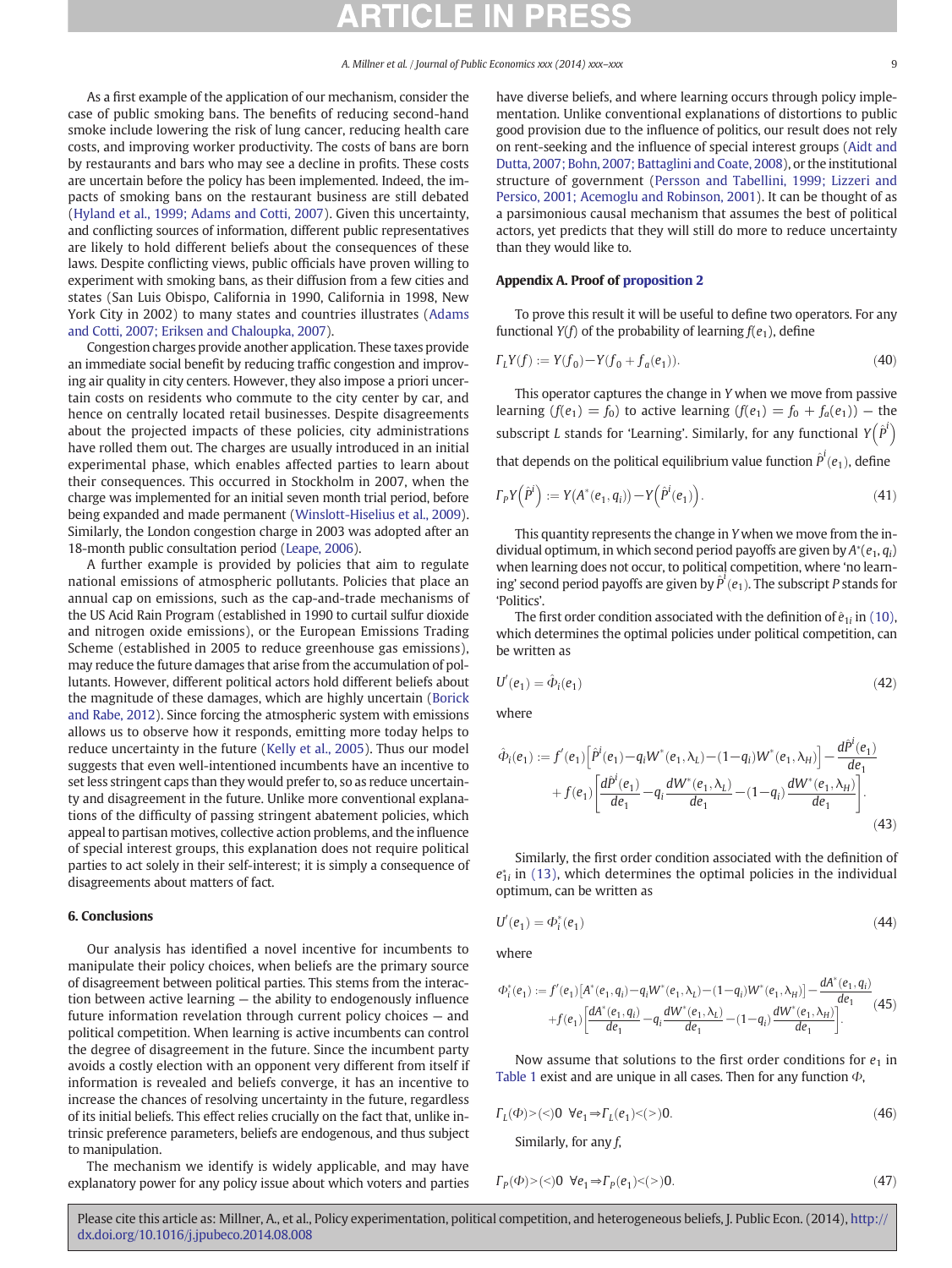

Fig. 3. Effect of a change in the right hand side of the first order conditions induced by political competition on optimal first period policies.

To see these relationships, note that when comparing any two solutions to the first order conditions [\(44\) or \(46\),](#page-9-0) the left hand side is always given by the same decreasing function  $U'(e_1)$ . Thus, assuming that unique solutions exist, if the sign of the difference in the right hand sides,  $\Gamma_l(\Phi)$  or  $\Gamma_p(\Phi)$  as appropriate, is independent of  $e_1$ , we are able to infer the sign of the difference in optimal policies, as illustrated by Fig. 3 in the case of  $\Gamma_P(\Phi)$ .

From [\(44\) and \(46\)](#page-9-0), it follows that

$$
\Gamma_{L}(\hat{\Phi}(e_{1})) = -\tilde{f}'(e_{1}) \left[ \tilde{P}^{i}(e_{1}) - q_{i}W^{*}(e_{1}, \lambda_{L}) - (1 - q_{i})W^{*}(e_{1}, \lambda_{H}) \right] \n- \tilde{f}(e_{1}) \left[ \frac{d\tilde{P}^{i}(e_{1})}{de_{1}} - q_{i} \frac{dW^{*}(e_{1}, \lambda_{L})}{de_{1}} - (1 - q_{i}) \frac{dW^{*}(e_{1}, \lambda_{H})}{de_{1}} \right]
$$
\n(48)

and

$$
\Gamma_{L}(\Phi^{*}(e_{1})) = -\tilde{f}'(e_{1})\left[A^{*}(e_{1}, q) - qW^{*}(e_{1}, \lambda_{L}) - (1-q)W^{*}(e_{1}, \lambda_{H})\right] - \tilde{f}(e_{1})\left[\frac{dA^{*}(e_{1}, q)}{de_{1}} - q\frac{dW^{*}(e_{1}, \lambda_{L})}{de_{1}} - (1-q)\frac{dW^{*}(e_{1}, \lambda_{H})}{de_{1}}\right].
$$
\n(49)

Similarly, substitution from [\(47\) and \(45\)](#page-9-0) shows that:

$$
\Gamma_P(\Phi) = f'(e_1) \Big( A^*(e_1, q_i) - \hat{P}^i(e_1) \Big) - (1 - f(e_1)) \times \Big( dA^*(e_1, q_i) / de_1 - d\hat{P}^i(e_1) / de_1 \Big).
$$
\n(50)

From this expression, we see that:

Passive learning: sgn
$$
[F_P(\Phi)] = -sgn\left[dA^*(e_1, q_i)/de_1 - d\hat{P}^i(e_1)/de_1\right]
$$
 (51)

Active learning :  $sgn[\Gamma_p(\Phi)] = sgn\left[\frac{f'(e_1)}{1-f(e_1)} - \frac{dA^*(e_1, q_i)/de_1 - d\hat{P}^i(e_1)/de_1}{A^*(e_1, q_i) - \hat{P}^i(e_1)}\right]$  $\left[\frac{f'(e_1)}{1-f(e_1)} - \frac{dA^*(e_1, q_i)/de_1 - d\hat{P}'(e_1)/de_1}{A^*(e_1, q_i) - \hat{P}'(e_1)}\right],$  $(52)$ 

where in the second line we have used the fact that  $A^*(e_1, q_i) - \hat{P}^i(e_1)$  is always positive.

The three conclusions of the lemma are now arrived at as follows:

(a) Consider  $\Gamma_L(e_1^*)$ , the effect of active learning on  $e_1$  in the individual optimum, which is controlled by (51). By assumption,  $\frac{dA^*(e_1,q)}{de_1} \leq q \frac{dW^*(e_1,\lambda_L)}{de_1} + (1-q) \frac{dW^*(e_1,\lambda_H)}{de_1}$ , which means that the second term in (51) is positive. It is also always true that

$$
A^*(e_1, q) < qW^*(e_1, \lambda_L) + (1-q)W^*(e_1, \lambda_H).
$$
 (53)

This follows from the fact that  $A^*(e_1, q)$  is the upper envelope of a set of functions that is linear in  $(q, 1 - q)$ , and is thus convex in this vector of probabilities (see e.g. [Gollier, 2001, p. 359](#page-13-0)). It follows that  $\Gamma_L(\Phi^*(e_1)) > 0$ , and hence  $\Gamma_L(e_1^*) < 0$ . Now consider  $\Gamma_L$  $(\hat{e}_1)$ , the effect of active learning on  $e_1$  under political competition. This is controlled by  $\Gamma_L(\hat{\Phi}(e_1))$  in Eq. (48). We know that

the first term in this expression is positive since  $\hat{P}^i(e_1) < A^*(e_1, q_i)$  $\langle q_iW^*(e_1,\lambda_L)+(1-q_i)W^*(e_1,\lambda_H)$ . By assumption,  $d\hat{P}^i(e_1)/de_1$  $A^*(e_1,q_i)/de_1\leq q\frac{dW^*(e_1,\lambda_i)}{de_1}+(1-q)\frac{dW^*(e_1,\lambda_{H})}{de_1}$ , so the second term in (50) is also negative. Hence  $\Gamma_L(\hat{\Phi}(e_1))$  > 0, and  $\Gamma_L(\hat{e}_1)$  < 0.

- (b) Consider  $\Gamma_P(e_1^0)$ , the effect of political competition on  $e_1$  under passive learning, which is controlled by (53). The assumption  $d\hat{P}$  $(e_1)/de_1 < dA^*(e_1, q_i)/de_1$  clearly implies that  $\Gamma_P(\Phi) < 0$  in this case, and hence  $\Gamma_P(e_1^0) > 0$ .
- (c) Consider  $\Gamma_P(e_1^a)$ , the effect of political competition on  $e_1$  under active learning, which is controlled by [\(54\).](#page-11-0) From [\(54\),](#page-11-0) we see that  $\Gamma_P(\Phi) > 0$ , and hence  $\Gamma_P(e_1^a) < 0$ , provided that the right hand side of [\(54\)](#page-11-0) is positive. This condition can be rearranged to yield [\(20\).](#page-6-0)

## Appendix B. Proof of [Lemma 1](#page-7-0)

This result is an application of a theorem due to [Roemer \(2001\).](#page-13-0) Recall that in the second period, when no learning occurs, voters' preferences are given by  $A(e_2|e_1, q)$ , where  $e_2$  is the policy variable, and q is the voters' type, which is distributed according to  $F(q)$  in the population. We assume that the parties' payoffs are given by [\(7\),](#page-4-0) with the probability of election  $\pi$  given by [\(23\),](#page-7-0) and the parties' values of q are in  $\{q_G, q_B\}$ .

Theorem ([Roemer, 2001\)](#page-13-0) Assume that:

- 1. Voter preferences are continuous in q and  $e_2$ .
- 2. Voter preferences are single peaked in  $e_2$  for all q.
- 3. The set of voters who are indifferent between any two policies  $e_2$  and  $e_2'$ has measure zero.
- 4. (Monotonicity) For every pair of policies  $e_2$  and  $e_2'$  where  $e_2 < e_2'$ , there exists a policy  $e_2^r$  such that the set of voters who prefer  $e_2$  to  $e_2$  is equivalent to the set of voters whose optimal policies are less than  $e_2^"$ .
- 5.  $\Psi(x)$ , the set of voters with optimal policies less than x, is continuous and strictly increasing.
- 6. The median voter's optimal policy falls between the optimal policies of the parties.

When conditions 1–6 are satisfied, the unique equilibrium of the game in which the parties payoffs are given by [\(7\)](#page-4-0) and the probability of election π is given by [\(23\)](#page-7-0) consists of both parties playing  $e_{2m} := e_2^*(e_1, q_m)$ , where  $q_m$  satisfies  $F(q_m) = 1/2$ .

We need to check that the conditions of this theorem are satisfied for our model. Condition 1 is satisfied by assumption for our function A, and condition 2 follows from the [assumption \(26\)](#page-7-0), i.e.  $W_{22}$  < 0. This implies that titA is concave in  $e_2$ , and we have assumed that an interior optimum exists, hence A is single peaked in  $e_2$ . Condition 3 means that the distribution function  $F(q)$  is continuous on [0, 1], the space of types, and is a mild technical restriction. Conditions 4–5 both rely on the following fact in our model: The optimal policy  $e_2^*(e_1, q)$  is a monotonic (in fact increasing) function of  $q$ . We have guaranteed this by assumption (i.e. the assumption  $W_{2\lambda}$  < 0 ensures it). To show monotonicity

<span id="page-10-0"></span>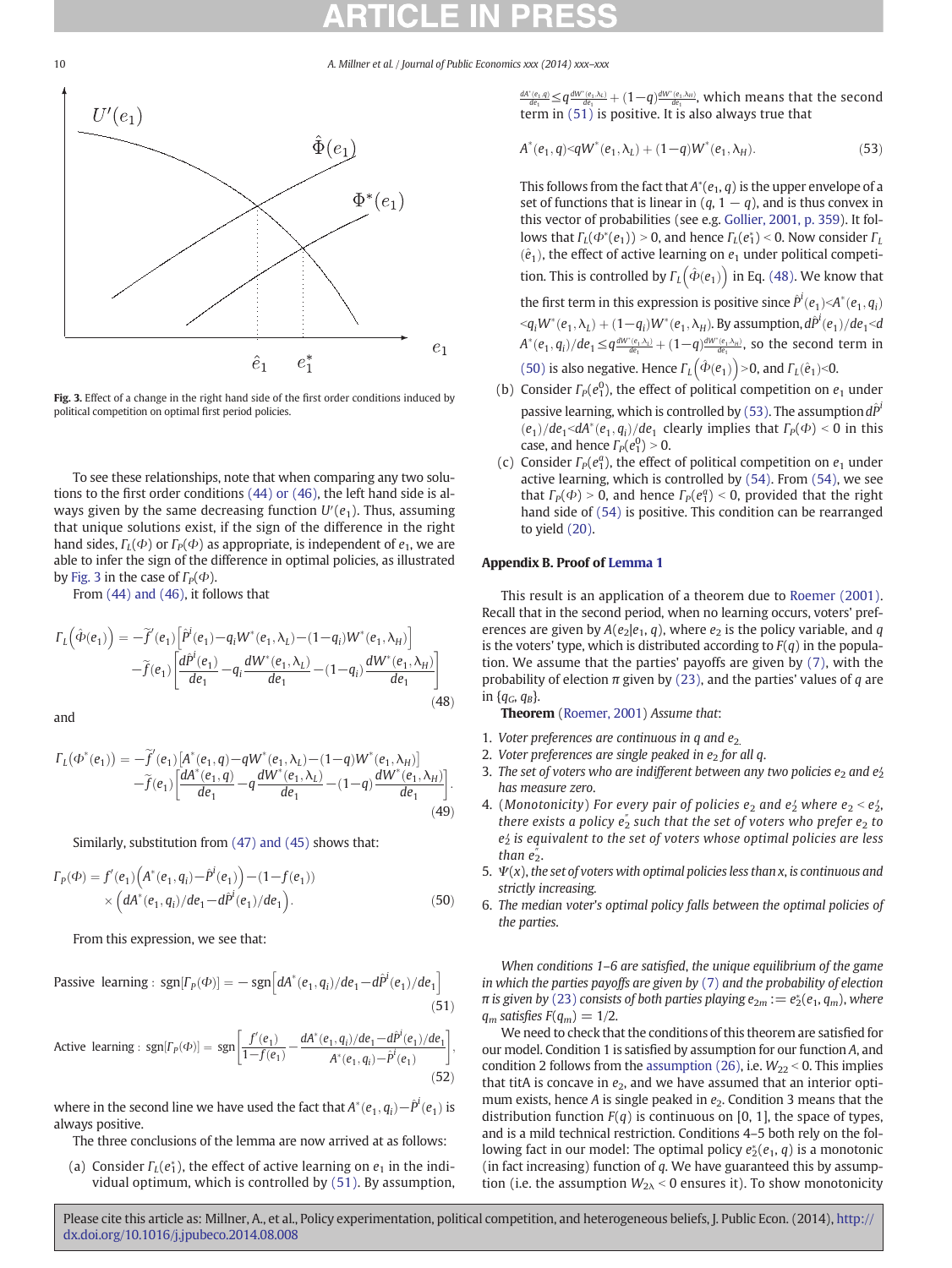<span id="page-11-0"></span>(condition 4), consider two policies  $e_2$  and  $e_2'$ , with  $e_2 < e_2'$ . A voter of type q prefers the former to the latter iff:

$$
A(e'_2|e_1, q) > A(e_2|e_1, q) \Rightarrow qW(e_2|e'_1, \lambda_L)
$$
  
+ 
$$
(1-q)W(e'_2|e_1, \lambda_H) > qW(e_2|e_1, \lambda_L)
$$
  
+ 
$$
(1-q)W(e_2|e_1, \lambda_H) \Rightarrow q < N(e_2, e'_2)
$$
 (54)

where N is a number which depends on the two policies. Now since the optimal policy function  $e_2^*(q)$  is increasing in q, we can write the condition  $q < N$  equivalently as  $e^*_2(q) < e^*_2(N)$ . But this condition is exactly of the form required for monotonicity, i.e. we have identified a policy  $e^*_2(N)$  such that the set of voters who prefer  $e_2$  to  $e'_2$  is equivalent to all those voters with optimal policies less than  $e_2^*(N)$ . Condition 5 follows from assuming  $F(q)$  is continuous and that the optimal policies are monotonic in q. Finally, Condition 6 requires  $q_G < q_m < q_B$ , surely a reasonable assumption. Thus our model fits the conditions of the theorem, and the result is established.

## Appendix C. Proof of [proposition 3](#page-7-0)

To prove this proposition begin by considering condition [\(18\)](#page-6-0)

$$
\frac{d}{de_1}\hat{P}^i(e_1) < \frac{d}{de_1}A^*(e_1, q_i) \text{ for all } e_1, q_i.
$$
 (55)

By [Lemma 1](#page-7-0), we have that

$$
\hat{P}^i(e_1) = A(e_2^*(e_1, q_m)|e_1, q_i),\tag{56}
$$

hence this condition becomes

$$
\frac{d}{de_1}A(e_2^*(e_1,q_m)|e_1,q_i) - \frac{d}{de_1}A^*(e_1,q_i) < 0 \text{ for all } e_1,q_i. \tag{57}
$$

Now consider condition [\(19\)](#page-6-0):

$$
\frac{dA^*(e_1, q_i)}{de_1} - \left(q_i \frac{dW^*(e_1, \lambda_L)}{de_1} + (1 - q_i) \frac{dW^*(e_1, \lambda_H)}{de_1}\right) < 0\tag{58}
$$

for all  $e_1$ ,  $q_i$ . Since

$$
\frac{dA^*(e_1, q_i)}{de_1} = q_i \frac{dW(e_2^*(e_1, q_i)|e_1, \lambda_L)}{de_1} + (1 - q_i) \frac{dW(e_2^*(e_1, q_i)|e_1, \lambda_H)}{de_1} (59)
$$

we can write the expression on the left hand side of (60) as

$$
q_{i}\left[\frac{dW(e_{2}^{*}(e_{1}, q_{i})|e_{1}, \lambda_{L})}{de_{1}} - \frac{dW^{*}(e_{1}, \lambda_{L})}{de_{1}}\right] + (1 - q_{i})
$$
  
 
$$
\times \left[\frac{dW(e_{2}^{*}(e_{1}, q_{i})|e_{1}, \lambda_{H})}{de_{1}} - \frac{dW^{*}(e_{1}, \lambda_{H})}{de_{1}}\right]
$$
(60)

$$
= q_i \left[ \frac{dA(e_2^*(e_1, q_i)|e_1, 1)}{de_1} - \frac{dA^*(e_1, 1)}{de_1} \right] + (1 - q_i) \times \left[ \frac{dA(e_2^*(e_1, q_i)|e_1, 0)}{de_1} - \frac{dA^*(e_1, 0)}{de_1} \right].
$$
\n(61)

Notice that both the square brackets in this expression are of a similar form to (59). Thus both conditions (59) and (60) will be satisfied if

$$
\Omega(q,q') - \Omega(q',q') < 0 \text{ for all } q \neq q' \tag{62}
$$

where

$$
\Omega(q,q') := \frac{d}{de_1} A(e_2^*(e_1,q)|e_1,q'). \tag{63}
$$

This is equivalent to saying that  $\Omega(q, q')$ , treated as a function of q, should have a global maximum at  $q = q'$ , for all q'. For this to be so it is sufficient for

$$
\operatorname{sgn}\left(\frac{d\Omega(x,q')}{dx}\bigg|_{x=q}\right) = \operatorname{sgn}(q'-q). \tag{64}
$$

This sign condition ensures that  $\Omega(q, q')$  is a single peaked function of q, and that its maximum is attained at  $q = q'$ .

We are thus interested in computing

$$
\frac{d}{dq}\Omega(q,q') = \frac{d^2}{dqde_1}A(e_2^*(e_1,q)|e_1,q').
$$
\n(65)

As a preliminary step, note that by definition,

$$
A_2(e_2^*(e_1, q)|e_1, q) = 0. \tag{66}
$$

Implicitly differentiating this identity with respect to  $e_1$  and  $q$ respectively, we have,

$$
\frac{de_2^*}{de_1} = -\frac{A_{21}}{A_{22}}\tag{67}
$$

$$
\frac{de_2^*}{dq} = -\frac{A_{2q}}{A_{22}}.\tag{68}
$$

By [assumption \(26\)](#page-7-0),  $A_{22} < 0$ , and it is easily shown that [assumptions](#page-7-0) [\(27\) and \(28\)](#page-7-0) ensure that

$$
A_{21} < 0 \tag{69}
$$

$$
A_{2q} > 0 \tag{70}
$$

respectively. Hence the optimal policy  $e_2^*(e_1, q)$  is decreasing in  $e_1$  and increasing in q.

As a short hand, we will use the symbol A to refer to the function  $A(e_2^*(e_1, q)|e_1, q)$ , and A' will refer to the function  $A(e_2^*(e_1, q)|e_1, q')$ . Now,

$$
\frac{d^2}{dqde_1}A(e_2^*(e_1, q)|q', e_1) \tag{71}
$$

$$
=\frac{d}{dq}\left(A_2'\frac{de_2^*}{de_1}+A_1'\right)
$$
\n(72)

$$
= \left(A'_{22}\frac{de_2^*}{dq} + A'_{2q}\right)\frac{de_2}{de_1} + A'_2\frac{d^2e_2^*}{de_1dq} + A'_{21}\frac{de_2^*}{dq} + A'_{1q}
$$
(73)

$$
= \left(A'_{22}\frac{-A_{2q}}{A_{22}}+0\right)\frac{-A_{21}}{A_{22}}+A'_{2}\frac{d^{2}e_{2}^{*}}{de_{1}dq}+A'_{21}\frac{-A_{2q}}{A_{22}}+0
$$
\n(74)

$$
=\frac{A_{2q}}{(A_{22})^2} (A'_{22}A_{21}-A_{22}A'_{21})+A'_{2}\frac{d^2e_2^*}{de_1dq}.
$$
\n(75)

The factor in the round brackets in the first term is antisymmetric under the change of variables  $q \leftrightarrow q'$ , and thus changes sign at  $q = q'$ . The second term is proportional to  $A_2'$  which also changes sign at  $q =$  $q'$ . Thus the whole expression changes sign at  $q = q'$  provided the coefficients that multiply the factors that are switching sign are of definite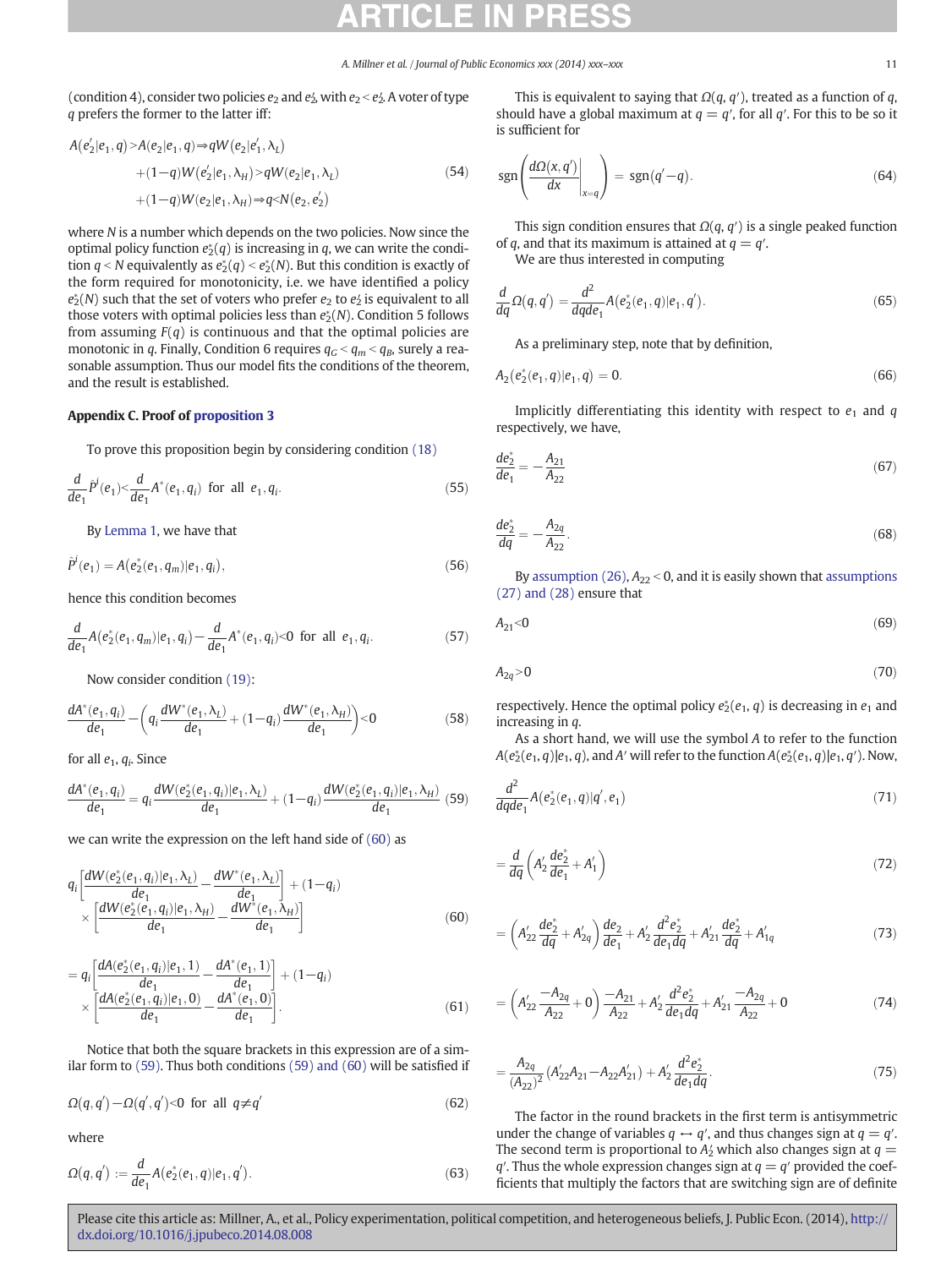<span id="page-12-0"></span>(and the same) sign, and provided the two factors that switch sign have the same (and not opposite) signs.

From [\(66\),](#page-11-0) we want it to be the case that when  $q < q'$ , the whole expression in  $(77)$  is positive. Consider the first term in  $(77)$  – we want this to be positive when  $q < q'$ . The fact  $A_{2q} > 0$ , so we need the factor inside the brackets to be positive for  $q < q'$ , i.e.

$$
q < q' \Rightarrow \frac{A'_{22}}{A'_{21}} > \frac{A_{22}}{A_{21}}.
$$
\n(76)

A sufficient condition that ensures this is:

$$
\frac{\partial}{\partial q} \left( \frac{A_{22}}{A_{21}} \right) > 0 \tag{77}
$$

$$
\Rightarrow \frac{A_{22q}}{A_{22}} > \frac{A_{21q}}{A_{21}}.
$$
\n(78)

Now consider the second term in (77).  $A_2 > 0$  when  $q < q'$  (this follows from  $A_{22}$  < 0, and from the monotonicity of  $e_2^*$  in  $q$ ), so the second term will be positive if  $\frac{d^2e^2}{de_1dq}$  is positive. We now look for conditions that ensure that this is the case.

Recall that the optimal policy  $e_2^*(e_1, q)$  satisfies [\(68\)](#page-11-0). Implicitly differ-entiating [\(68\)](#page-11-0) with respect to  $e_1$  leads to an equation that defines  $\frac{de_2}{de_1}$  in terms of  $e_2^*$ ,  $e_1$ , and  $q$ . We then have:

$$
\frac{d^2e_2^*}{dqde_1} = \left(\frac{\partial}{\partial e_2^*} \frac{de_2^*}{de_1}\right) \frac{de_2^*}{dq} + \frac{\partial}{\partial q} \frac{de_2^*}{de_1}.
$$
\n(79)

Since  $\frac{de^2}{dq}$ >0 by assumption, the following conditions ensure that  $\frac{d^2e^2}{de_1 dq}$ >0:

$$
\frac{\partial}{\partial e_2^*} \frac{de_2^*}{de_1} > 0 \tag{80}
$$

$$
\frac{\partial}{\partial q}\frac{de_2^*}{de_1} > 0.
$$
\n(81)

Using the fact that  $\frac{de_2}{de_1} = -\frac{A_{21}}{A_{22}}$ , these inequalities become,

$$
\frac{A_{221}}{A_{21}} < \frac{A_{222}}{A_{22}} \tag{82}
$$

$$
\frac{A_{21q}}{A_{21}} < \frac{A_{22q}}{A_{22}}.
$$
\n(83)

The second of these inequalities is identical to (80), while the first inequality is a new condition.

For convenience, denote  $W^L := W(e_2|e_1, \lambda_L)$ ,  $W^H := W(e_2|e_1, \lambda_H)$ . Consider the inequality

$$
\frac{A_{22q}}{A_{22}} > \frac{A_{21q}}{A_{21}}\tag{84}
$$

$$
\Rightarrow \frac{W_{22}^L - W_{22}^H}{qW_{22}^L + (1-q)W_{22}^H} > \frac{W_{21}^L - W_{21}^H}{qW_{21}^L + (1-q)W_{21}^H}
$$
\n(85)

$$
\Rightarrow \frac{1}{W_{21}^L W_{21}^H} \left( \frac{W_{22}^L}{W_{21}^L} - \frac{W_{22}^H}{W_{21}^H} \right) > 0, \tag{86}
$$

where the last line follows after two or three lines of algebra. For this inequality to be satisfied, it is sufficient for

$$
\frac{\partial}{\partial \lambda} \frac{W_{22}}{W_{21}} < 0 \tag{87}
$$

$$
\Rightarrow \frac{W_{22\lambda}}{W_{22}} < \frac{W_{21\lambda}}{W_{21}}.\tag{88}
$$

Similarly, one can show that

$$
\frac{W_{222}}{W_{22}} > \frac{W_{221}}{W_{21}} \Rightarrow \frac{A_{222}}{A_{22}} > \frac{A_{221}}{A_{21}}.
$$
\n(89)

Thus, we have shown that (90) and (91) are sufficient to ensure  $\Omega(q, q') - \Omega(q', q') < 0$  for all q, q'. Simple manipulation of these two inequalities shows that they can be written in terms of the elasticities  $\epsilon_{x|y}$ in [Proposition 3.](#page-7-0)

#### Appendix D. Proof of [proposition 4](#page-8-0)

When political competition is exogenous, each parties' equilibrium policy is to offer its own individual optimum, so the value of the political game to party  $i$  is given by

$$
\hat{P}^i(e_1) = k_i A(e_2^*(e_1, q_i) | e_1, q_i) + (1 - k_i) A(e_2^*(e_1, q_i) | e_1, q_i), \tag{90}
$$

where  $k_i$  is some constant, and  $k_i = 1 - k_j$ . Thus,

$$
\frac{d}{de_1} (A^*(e_1, q_i) - \hat{P}^i(e_1)) = (1 - k_i) \frac{d}{de_1} (A(e_2^*(e_1, q_i)|e_1, q_i) - A(e_2^*(e_1, q_j)|e_1, q_i))
$$
\n
$$
= (1 - k_i) ( \Omega(q_i, q_i) - \Omega(q_j, q_i)) \ge 0
$$
\n(91)

where the inequality follows from the proof of [Proposition 3.](#page-7-0) Thus the condition [\(18\)](#page-6-0) in Lemma 2 continues to hold in this case, and we know from [Proposition 3](#page-7-0) that the conditions (30–31) on W ensure that the condition [\(19\)](#page-6-0) in Lemma 2 also holds. Thus the result is established.

#### References

- Acemoglu, D., Robinson, J.A., 2001. Ineffi[cient redistribution. Am. Polit. Sci. Rev. 95 \(3\),](http://refhub.elsevier.com/S0047-2727(14)00193-5/rf0010) 649–[661.](http://refhub.elsevier.com/S0047-2727(14)00193-5/rf0010)
- Acemoglu, D., et al., 2008. [Fragility of asymptotic agreement under Bayesian learning.](http://refhub.elsevier.com/S0047-2727(14)00193-5/rf0215) [Working Paper. MIT.](http://refhub.elsevier.com/S0047-2727(14)00193-5/rf0215)
- Adams, S., Cotti, C.D., 2007. [The effect of smoking bans on bars and restaurants: an analysis](http://refhub.elsevier.com/S0047-2727(14)00193-5/rf0015) [of changes in employment. BE J. Econ. Anal. Policy 7 \(1\).](http://refhub.elsevier.com/S0047-2727(14)00193-5/rf0015)
- Aghion, P., Bolton, P., 1990. [Public debt management: theory and history\(chap.\) Government](http://refhub.elsevier.com/S0047-2727(14)00193-5/rf0220) [Domestic Debt and the Risk of Default: A Political-Economic Model of the Strategic Role](http://refhub.elsevier.com/S0047-2727(14)00193-5/rf0220) [of Debt. Cambridge University Press, p. 315.](http://refhub.elsevier.com/S0047-2727(14)00193-5/rf0220)
- Aidt, T.S., Dutta, J., 2007. [Policy myopia and economic growth. Eur. J. Polit. Econ. 23 \(3\),](http://refhub.elsevier.com/S0047-2727(14)00193-5/rf0020) 734–[753.](http://refhub.elsevier.com/S0047-2727(14)00193-5/rf0020)
- Arrow, K.J., Fisher, A.C., 1974. [Environmental preservation, uncertainty, and irreversibility.](http://refhub.elsevier.com/S0047-2727(14)00193-5/rf0025) [Q. J. Econ. 88 \(2\), 312](http://refhub.elsevier.com/S0047-2727(14)00193-5/rf0025)–319.
- Azzimonti, M., 2011. [Barriers to investment in polarized societies. Am. Econ. Rev. 101 \(5\),](http://refhub.elsevier.com/S0047-2727(14)00193-5/rf0030) 2182–[2204.](http://refhub.elsevier.com/S0047-2727(14)00193-5/rf0030)
- Battaglini, M., Coate, S., 2008. [A dynamic theory of public spending, taxation, and debt.](http://refhub.elsevier.com/S0047-2727(14)00193-5/rf0035) [Am. Econ. Rev. 98 \(1\), 201](http://refhub.elsevier.com/S0047-2727(14)00193-5/rf0035)–236.
- Bertocchi, G., Spagat, M., 1993. [Learning, experimentation, and monetary policy. J. Monet.](http://refhub.elsevier.com/S0047-2727(14)00193-5/rf0040) [Econ. 32 \(1\), 169](http://refhub.elsevier.com/S0047-2727(14)00193-5/rf0040)–183.
- Besley, T., Coate, S., 1998. Sources of ineffi[ciency in a representative democracy: a dynamic](http://refhub.elsevier.com/S0047-2727(14)00193-5/rf0225) [analysis. Am. Econ. Rev. 139](http://refhub.elsevier.com/S0047-2727(14)00193-5/rf0225)–156.
- Bohn, F., 2007. [Polarisation, uncertainty and public investment failure. Eur. J. Polit. Econ.](http://refhub.elsevier.com/S0047-2727(14)00193-5/rf0050) [23 \(4\), 1077](http://refhub.elsevier.com/S0047-2727(14)00193-5/rf0050)–1087.
- Borick, C., Rabe, B., 2012. [Fall 2011 National Survey of American Public Opinion on Climate](http://refhub.elsevier.com/S0047-2727(14)00193-5/rf0230) [Change. Issues in Governance Studies, Brookings Institution.](http://refhub.elsevier.com/S0047-2727(14)00193-5/rf0230)
- Callander, S., Hummel, P., 2013. [Preemptive experimentation under alternating political](http://refhub.elsevier.com/S0047-2727(14)00193-5/rf0235) [power. STICERD Working Paper.](http://refhub.elsevier.com/S0047-2727(14)00193-5/rf0235)
- Downs, A., 1957. [An Economic Theory of Democracy. Harper Collins, New York](http://refhub.elsevier.com/S0047-2727(14)00193-5/rf0065). Epstein, L.G., 1980. [Decision making and the temporal resolution of uncertainty. Int. Econ.](http://refhub.elsevier.com/S0047-2727(14)00193-5/rf0070) [Rev. 21 \(2\), 269](http://refhub.elsevier.com/S0047-2727(14)00193-5/rf0070)–283.
- Eriksen, M., Chaloupka, F., 2007. [The economic impact of clean indoor air laws. CA Cancer](http://refhub.elsevier.com/S0047-2727(14)00193-5/rf0075) [J. Clin. 57 \(6\), 367](http://refhub.elsevier.com/S0047-2727(14)00193-5/rf0075)–378.